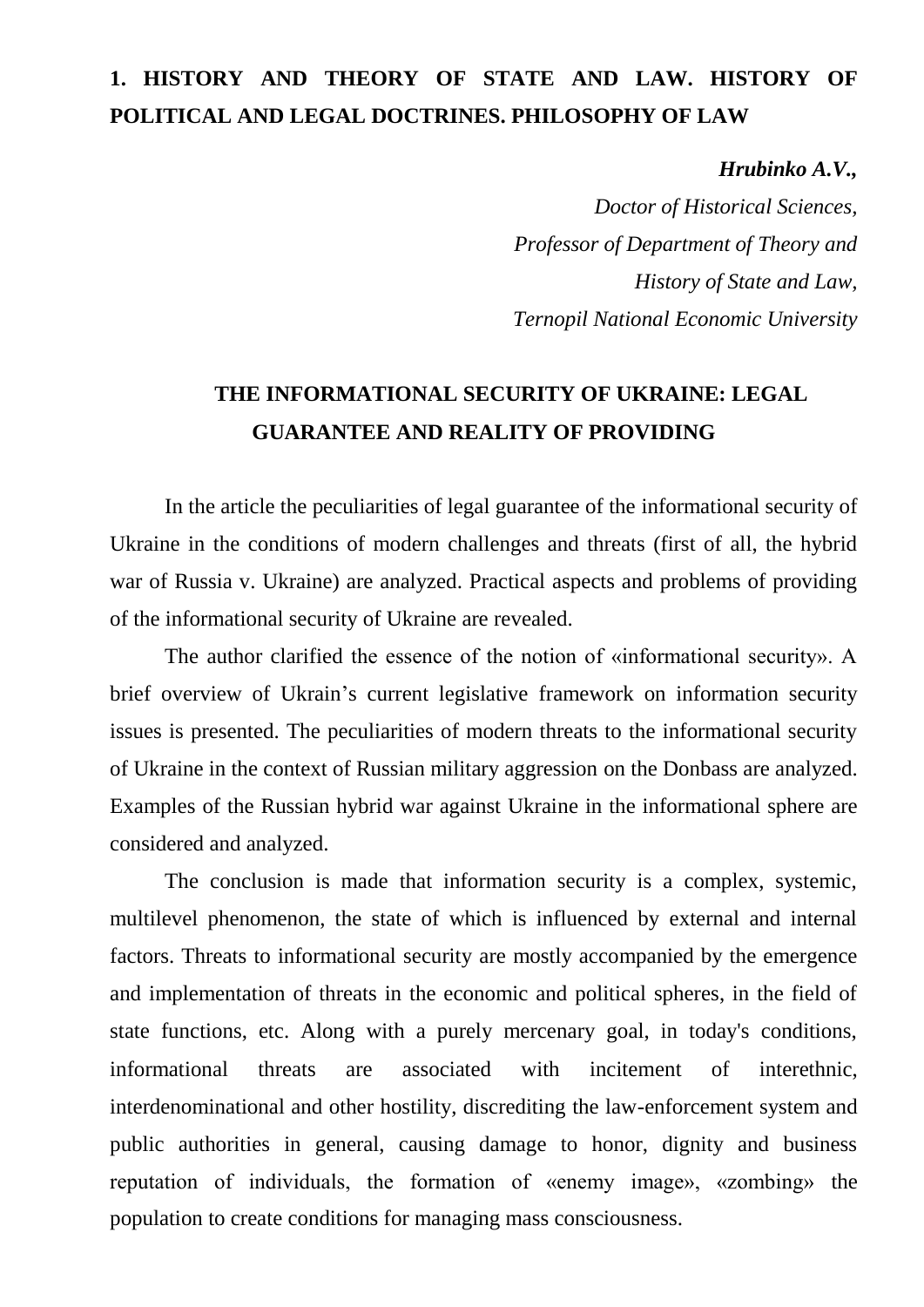The analysis of the current legislative and regulatory framework from the point of view of ensuring the information security of Ukraine shows that in this area terminological uncertainly, ambiguity or inconsistency is characteristic. Ukraine, its state institutions and society should form an adequate comprehensive system of enhanced operational response to informational security risks.

Strategic informational confrontation is a dangerous component of the hybrid war unfolded by Russia against Ukraine. The main threat to the informational security of our country today is the threat of the enemy's influence on the information of infrastructure, informational resources in order to impose its own system of values, views, interests and decisions in vital areas of public and state activities.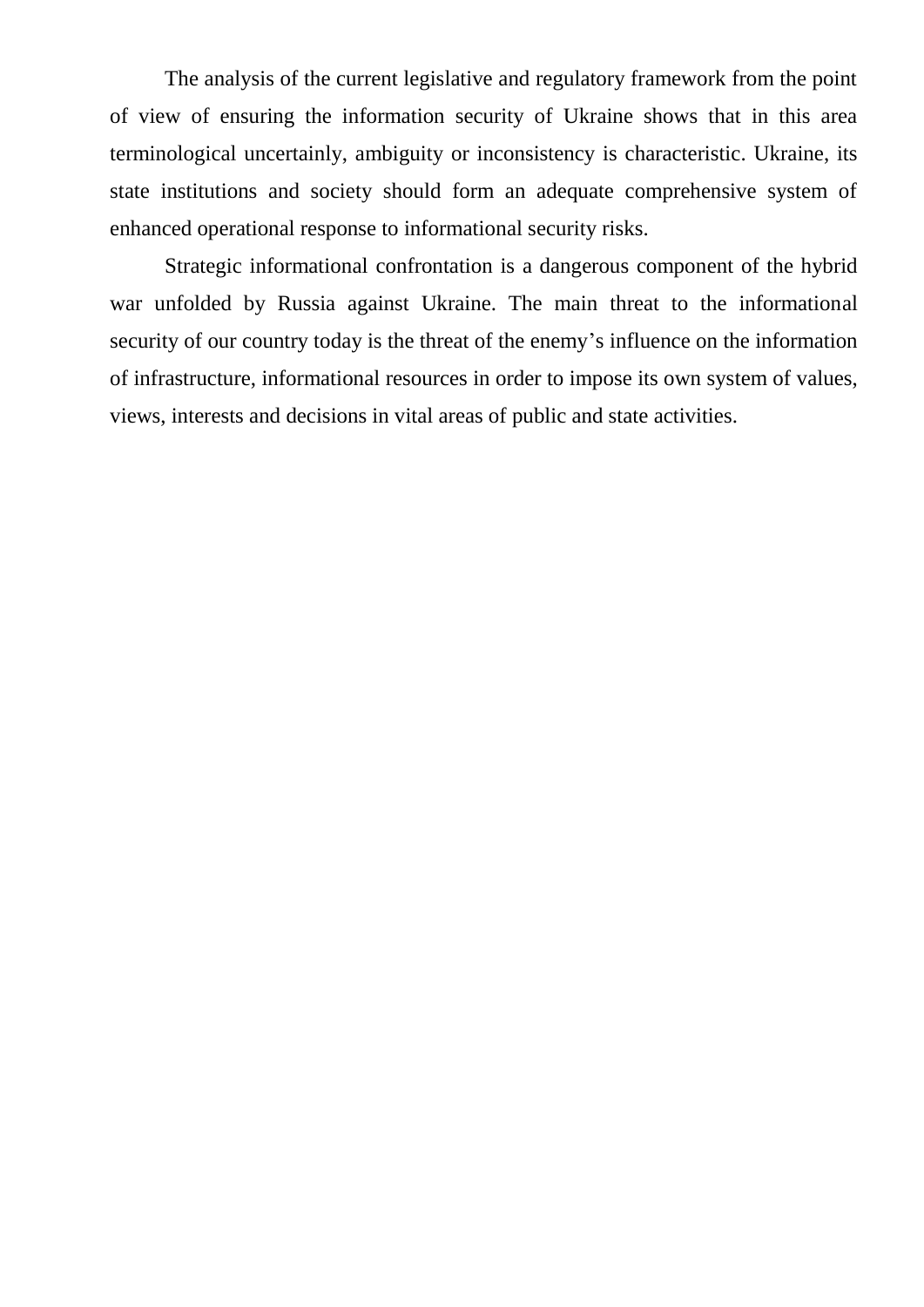#### *Podkovenko T.,*

*Сandidate of Juridical Sciences, Associate Professor of Department of Theory and History of State and Law, Ternopil National Economic University*

# **MEDIATION AS ONE OF THE ALTERNATIVE WAYS OF SETTLEMENT OF DISPUTES, AND ITS IMPACT ON LEGAL CULTURE OF THE SOCIETY**

The article explores mediation as a tool of improvement of legal culture. Mediation is the reality recognized by the international community, an effective way of conflict resolution, an alternative form of dispute resolution that allows to find a viable solution that satisfies the needs of the parties involved in the dispute as much as possible.

Reconciliation of the positions of the conflicting parties, finding a compromise in a legal dispute, readiness for agreement and certain concessions are important principles of alternative ways of resolving disputes. Such approaches create real and wider opportunities for reconciling the parties and developing their further cooperation. The meaning of mediation as a special conciliation procedure consists in moving away from the conflict, bringing society to a qualitatively new level of cooperation and democracy, forming the foundations of the rule of law and the effectiveness of civil society. The study of international law enforcement practice makes it possible to conclude that the mediation institution is progressive and effective in relation to other existing alternative forms of dispute settlement and about the need for its implementation in Ukraine.

Mediation is legitimate not only as a social phenomenon and relatively independent institution of conflict resolution, but as a system of purposeful, planned communicative actions, stipulated by the needs of individuals, their sociopsychological peculiarities and interests, for the purpose of resolving disputes jointly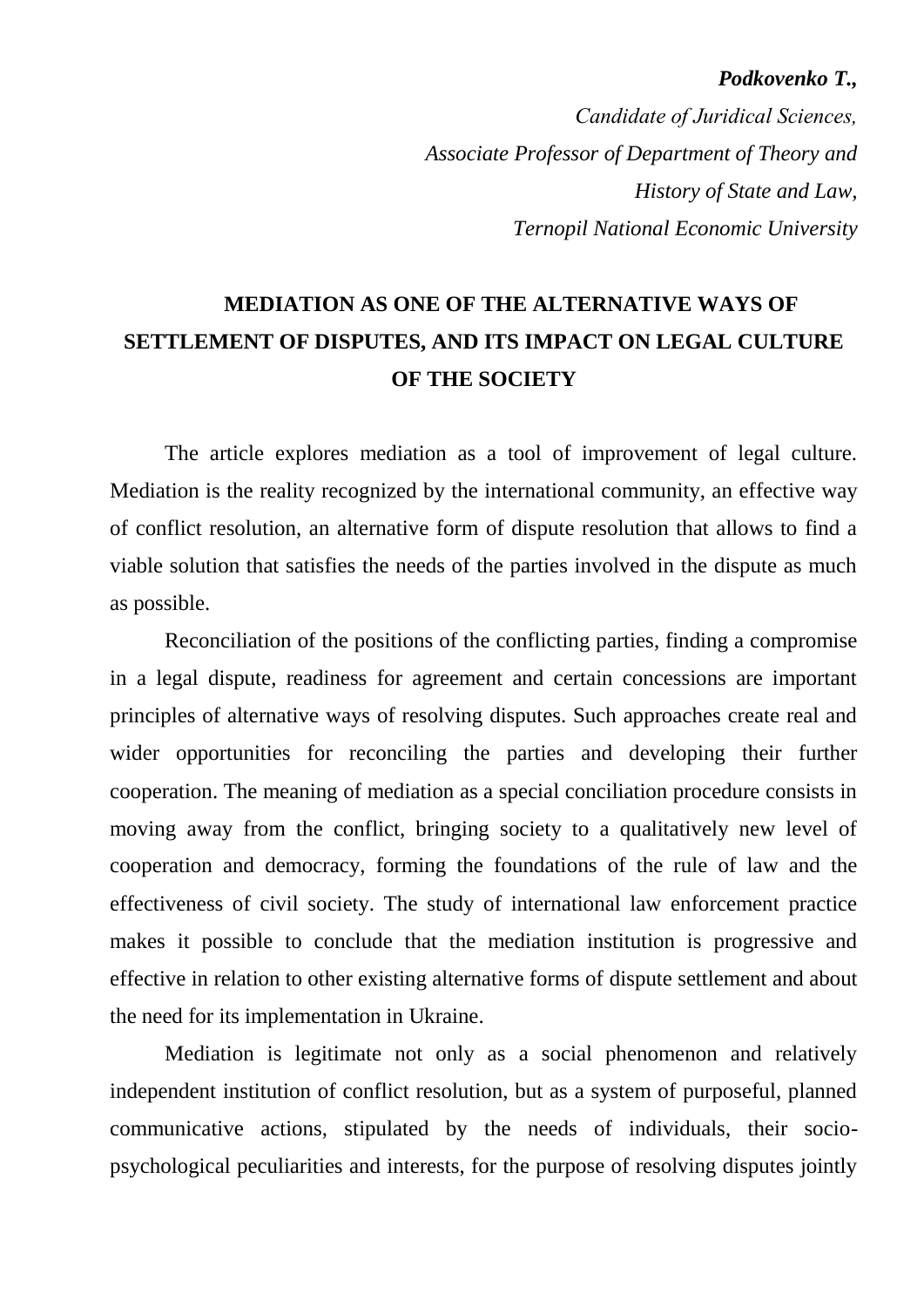and attainment of mutually acceptable solutions, and, importantly, continuation of the partnership.

Taking into account international experience and tendency of development of Ukraine's legal system, it can be affirmed that mediation has the prospect. And with the development of civil society institutes and with the increase in the level of legal culture, alternative ways of resolving disputes will become widespread. State policy measures with regard to the availability of legal information, the development of a qualitative system of legal education and informing citizens are also needed for the mediation procedure.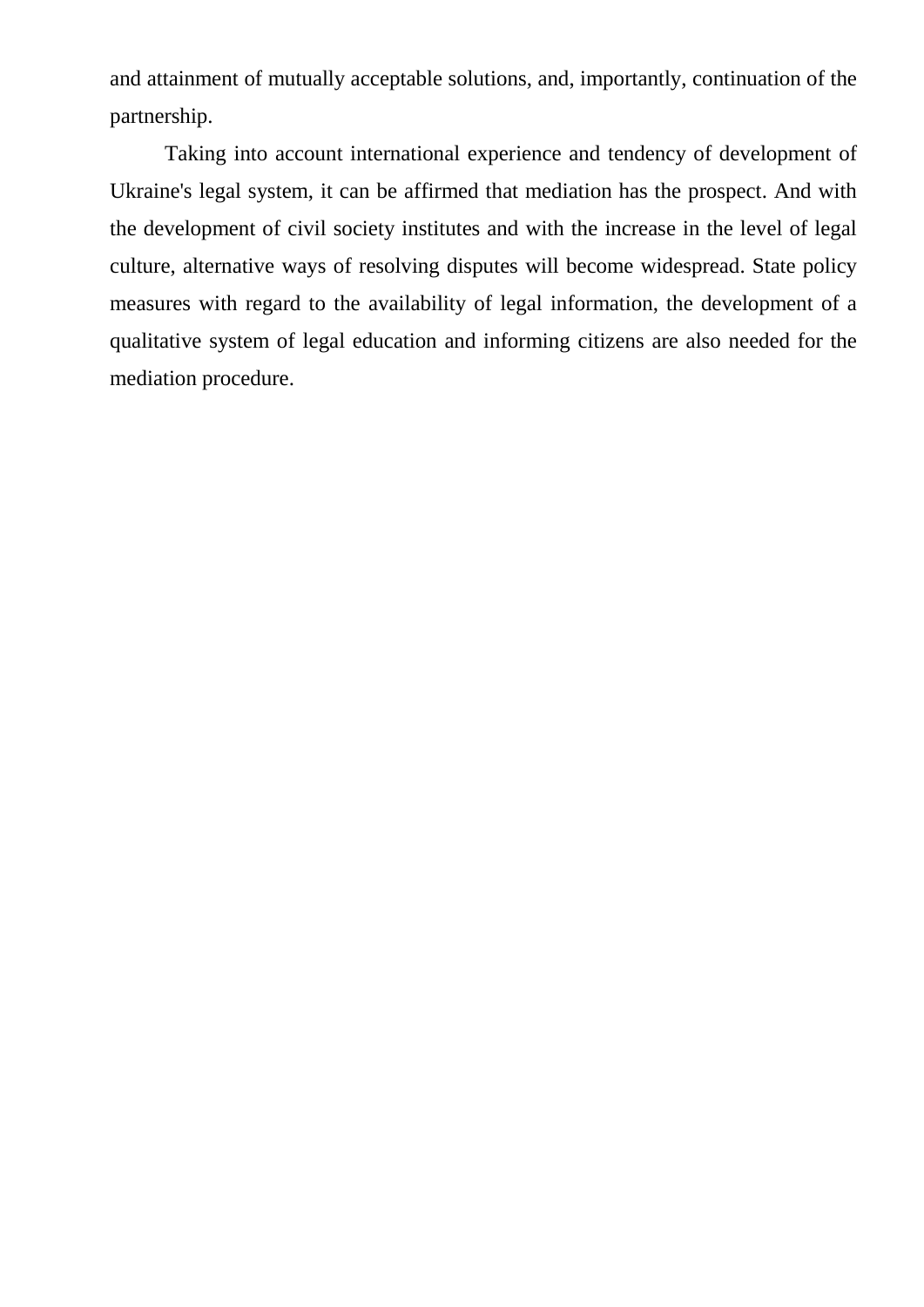#### *Liliya Ryabovol,*

*D.Ed., professor, Professor of state-legal disciplines and administrative law, Volodymyr Vynnychenko Central Ukrainian State Pedagogical University*

### **UNDERSTANDING OF LAW AS A SCIENTIFIC PROBLEM: SOME TRENDS OF THE MODERN STAGE OF RESEARCH**

As a result of the analysis of scientific literature on the issues of understanding of law we have established some trends – directions of its research at the present stage. It is established that in the context of finding the optimal model of understanding of law that is adequate to modern realities, this scientific problem is actively and thoroughly developed by specialists from different fields of knowledge, not only law, but also philosophy, political science. Relevant research is carried out in the light of fundamental changes in understanding of law, which take place under the influence of European and world legal opinion and related to the implementation of methodological pluralism. Domestic scholars predominantly share the view that understanding of law is a scientific category that reflects not only the process but also the result of purposeful mental activity of man and encompasses the knowledge of law, its assessment and the attitude towards it as a holistic social phenomenon. In modern studies, understanding of law is considered as a category of doctrinal justice, at the same time, its potential for solving the problems of legal theory and practice is revised; therefore, of understanding of law is studied in view of its significance for legal regulation as a criterion for the classification of legal systems, etc.

Integration of socio-anthropological, axiological and systemic approaches allows us to know, understand and explain the law as a complexly structured, socially and historically determined phenomenon, an inherent component of the culture of society. The scientific result of relevant research is the substantiation of the author's concepts of understanding of law (normative-value, complementary-holistic). Taking into account the integral normative system of social regulation of various socio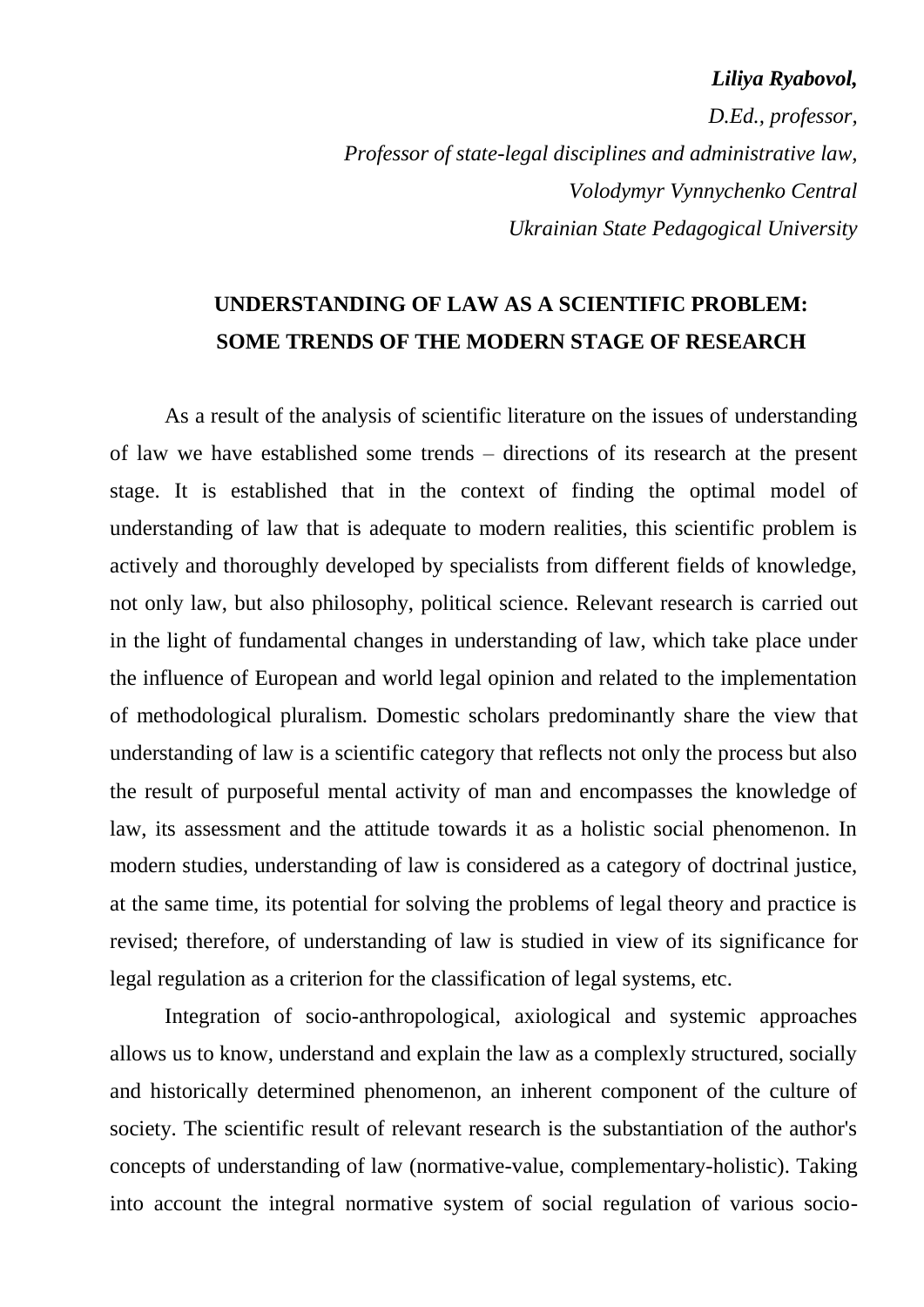cultural foundations of social life, the essence of positive law is reviewed, the possibilities of its synergy with natural law are considered. The synergetic approach, according to which, of understanding of law – a developing phenomenon nonlinearly, probabilistic, can reveal fundamentally new knowledge about the law. All these processes are conditioned by the urgent need to implement a conceptualmethodological field of national jurisprudence of a people-centered approach.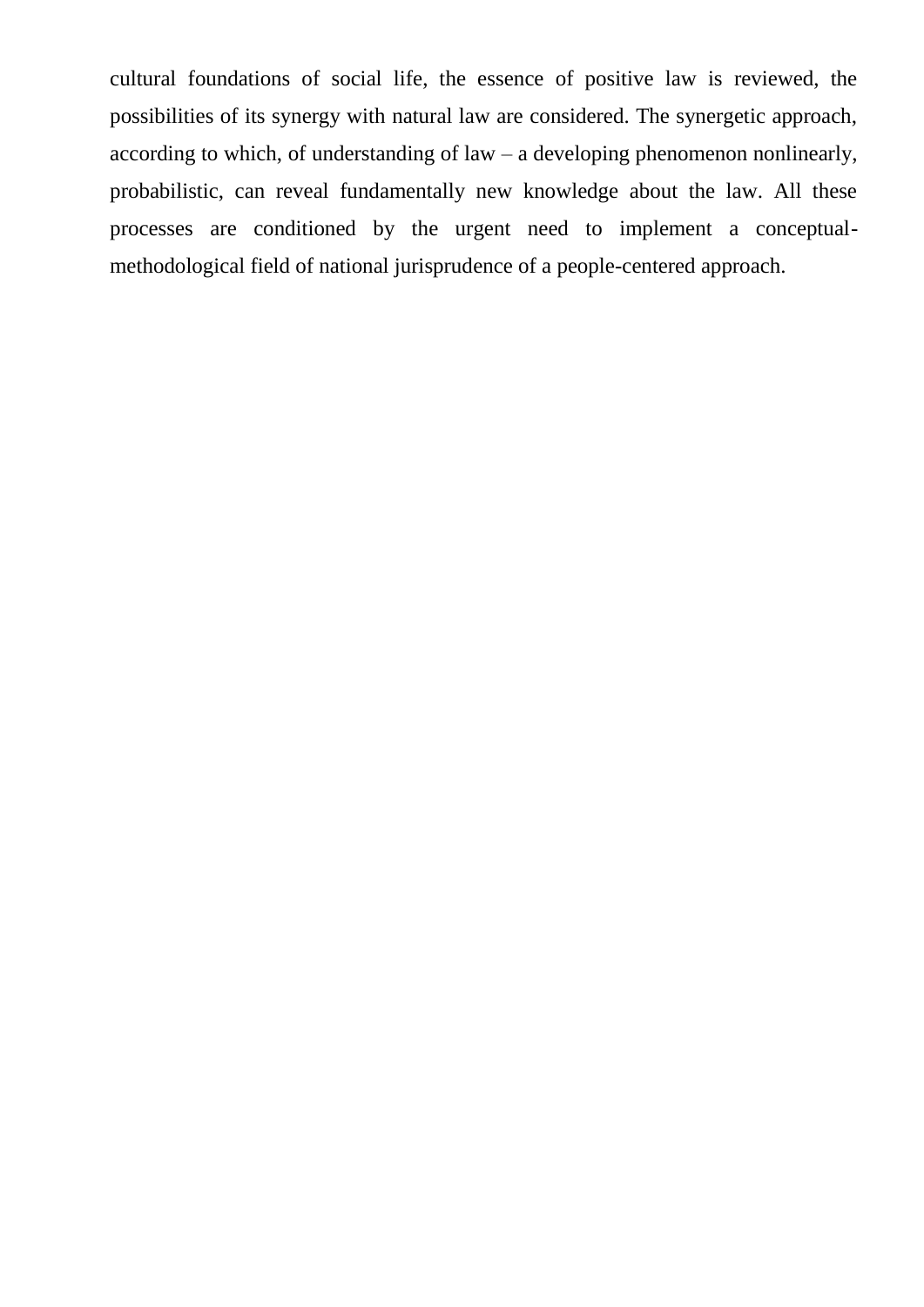#### *Viktor Savenko,*

*Doctor Scence of Law, Professor of the Department of Theory and History of State and Law of Ternopil National Economic University*

### **LAW AS A MEANS OF THE FORMATION OF LEGAL GLOBALIZATION AND LEGAL AWARENESS IN CIVIL SOCIETY**

This article researches the features of formation of legal awareness of citizens in a civil society; the interdependence and interinfluence of law, legal awareness and legal culture have been analysed; modern concepts of legal awareness have been studied; the fundamental principles of formation of legal awareness in terms of legal harmonisation of modern Ukrainian society have been researched.

The current jurisprudence is increasingly drawn to the philosophical study of social relations and the law as a mechanism to resolve them. Many aspects of the problem have been highlighted in publications of V. Korobky, P. Rabynovycha, S. Slyv, P. Baranova and other authors, however, some significant issues – among them the questions of the definition of public relations, the legal form of social relations, the role of law in the settlement and stabilization of social relations, - are still being the subject of discussion and require further study.

The article analyzes the philosophical aspects of social relations; researches the features of formation of relationships, as regulated forms of social relations and legal consciousness of citizens in civil society; provides the analysis of interdependence of law and legal consciousness as factors of social regulation of social relations within the rule of law; investigates the fundamental principles in formation of public relations upon conditions of legal harmonization of modern society.

The study concluded that the problem of legal regulation of social relations in the state is in the field of values of social life, which is characterized by a continuous process of gradual increase in the objective value of legal law. In this sense, an important role for legal socialization of an individual that takes place mainly through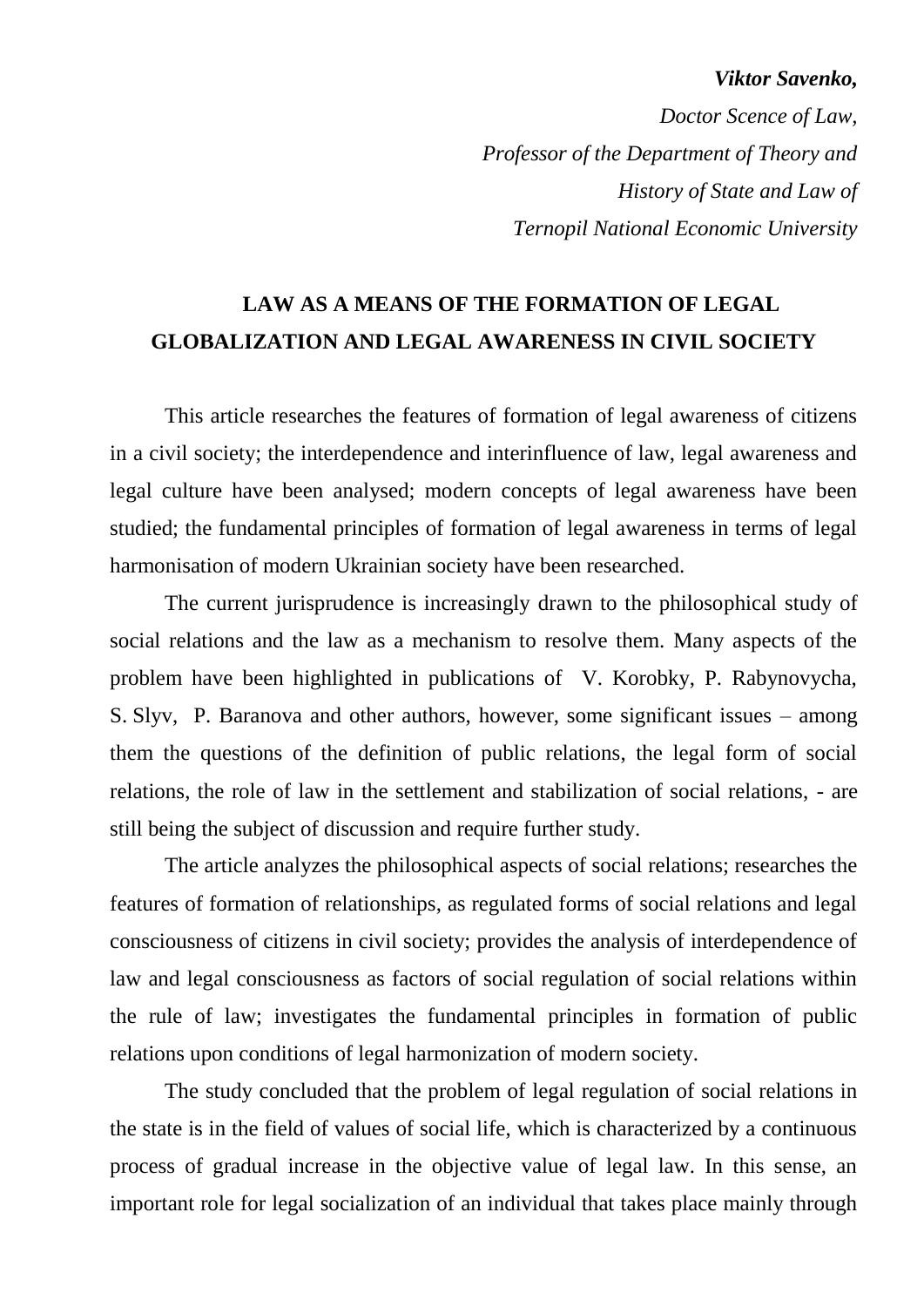his appropriation of the principles of legal consciousness and legal traditions of the culture of society.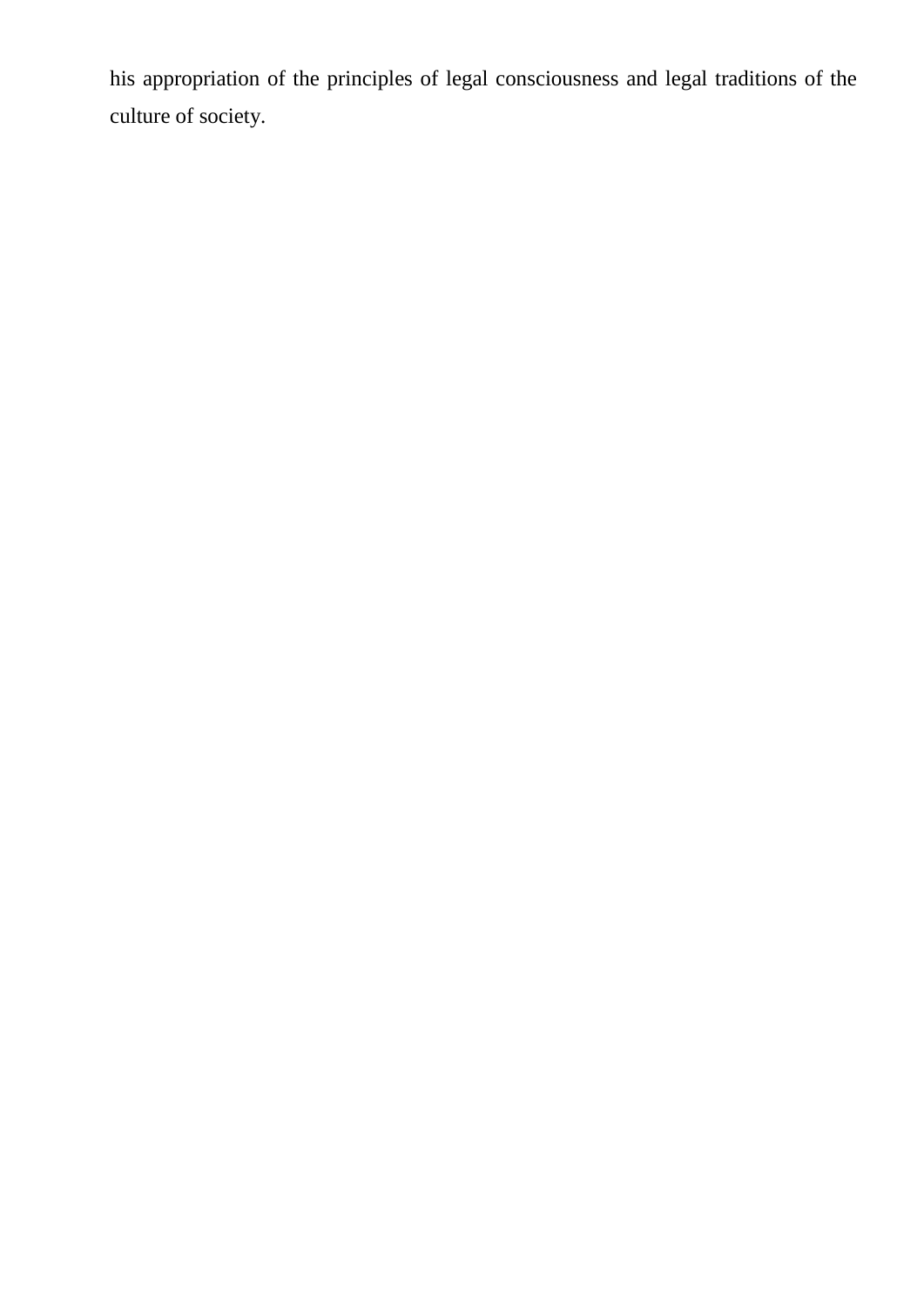#### *Troshkina K.,*

*Lecturer of the Department of state-legal discipline and administrative law Central Ukrainian state pedagogical university the name of Volodymyr Vynnychenko*

#### **PREREQUISITES OF THE ESTABLISHMENT OF THE INSTITUTE OF CITIZENSHIP IN UNR**

It is determined that the national identity in the Ukrainian lands was not formed as an upward continuous movement. We can only point to the manifestations of Ukrainian identity in the times of Kievan Rus and its successor to the Galician-Volyn state. The Treaty of 1654 concluded with Russia for a long time slowed down the national self-determination of the Ukrainian people.

The absence of statehood, the presence of Ukrainian lands initially under the rule of Poland, and later in the Russian Empire, limited the formation of national identity religious, status, regional factors.

A new stage in the development of Ukrainian national identity in the early twentieth century was researched, as evidenced by the events in the UPR and the ZUNR and the state of economic, socio-political, cultural development that allows us to ascertain the formation of Ukrainians as a nation.

It was ascertained that before the state of citizenship was established, Ukrainian society was ready, necessary historical, political and cultural, social and other prerequisites were formed, and above all, the national identity of Ukrainians, which ensured recognition of the person as a representative of the Ukrainian nation. Attempts to legalize the national identity took place at the time of the creation of national states - the UNR, the Ukrainian State, the UNR of the Directory, the ZUNR, and the development of legislation on citizenship.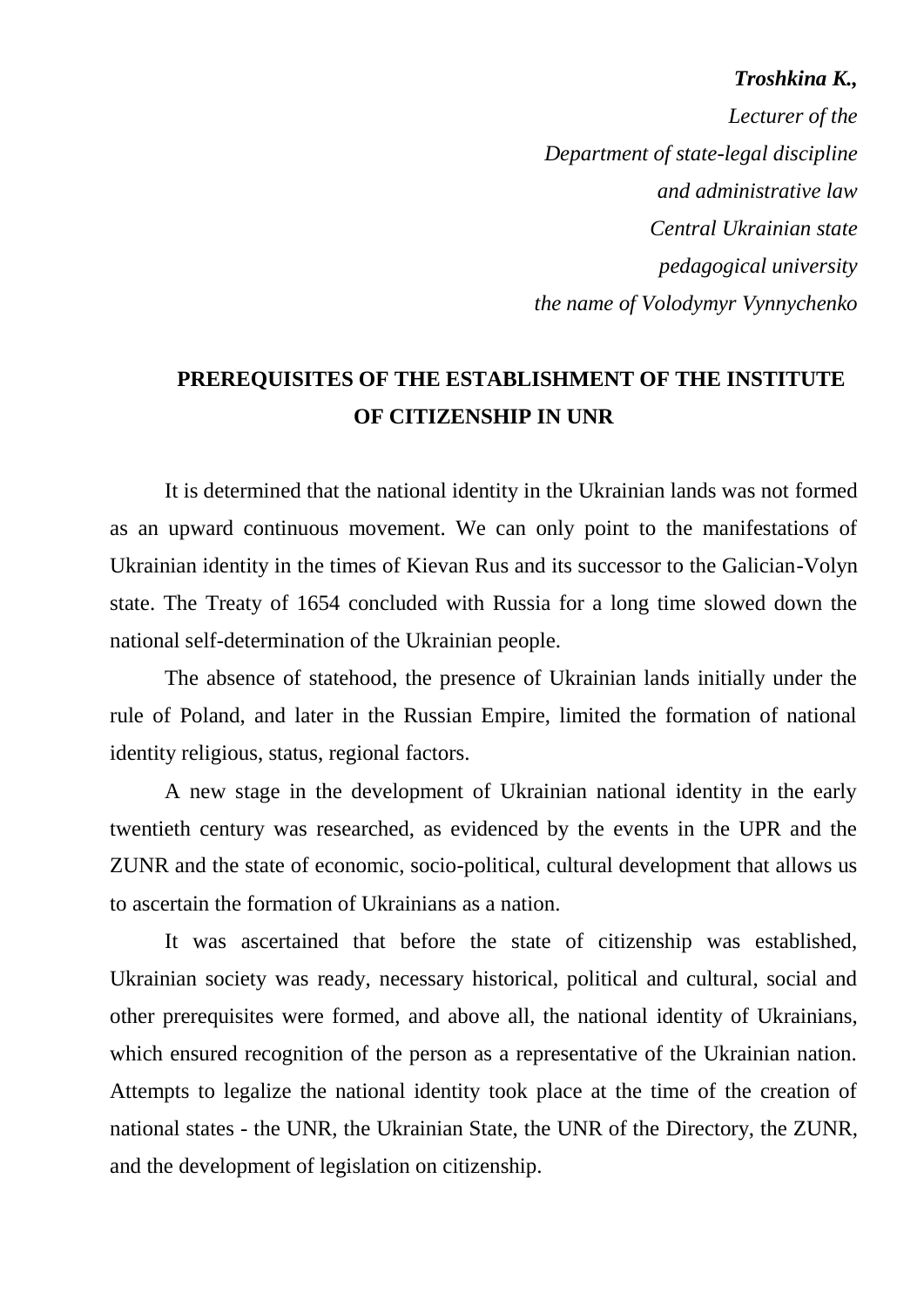The peculiarity of this period was the legal formulation of national identity through the creation of national states - the Ukrainian People's Republic, the Ukrainian state P. Skoropadsky, the UNR (the Directorate's time), the ZUNR, and for the first time the adoption of Ukrainian legislation itself, including on Ukrainian citizenship.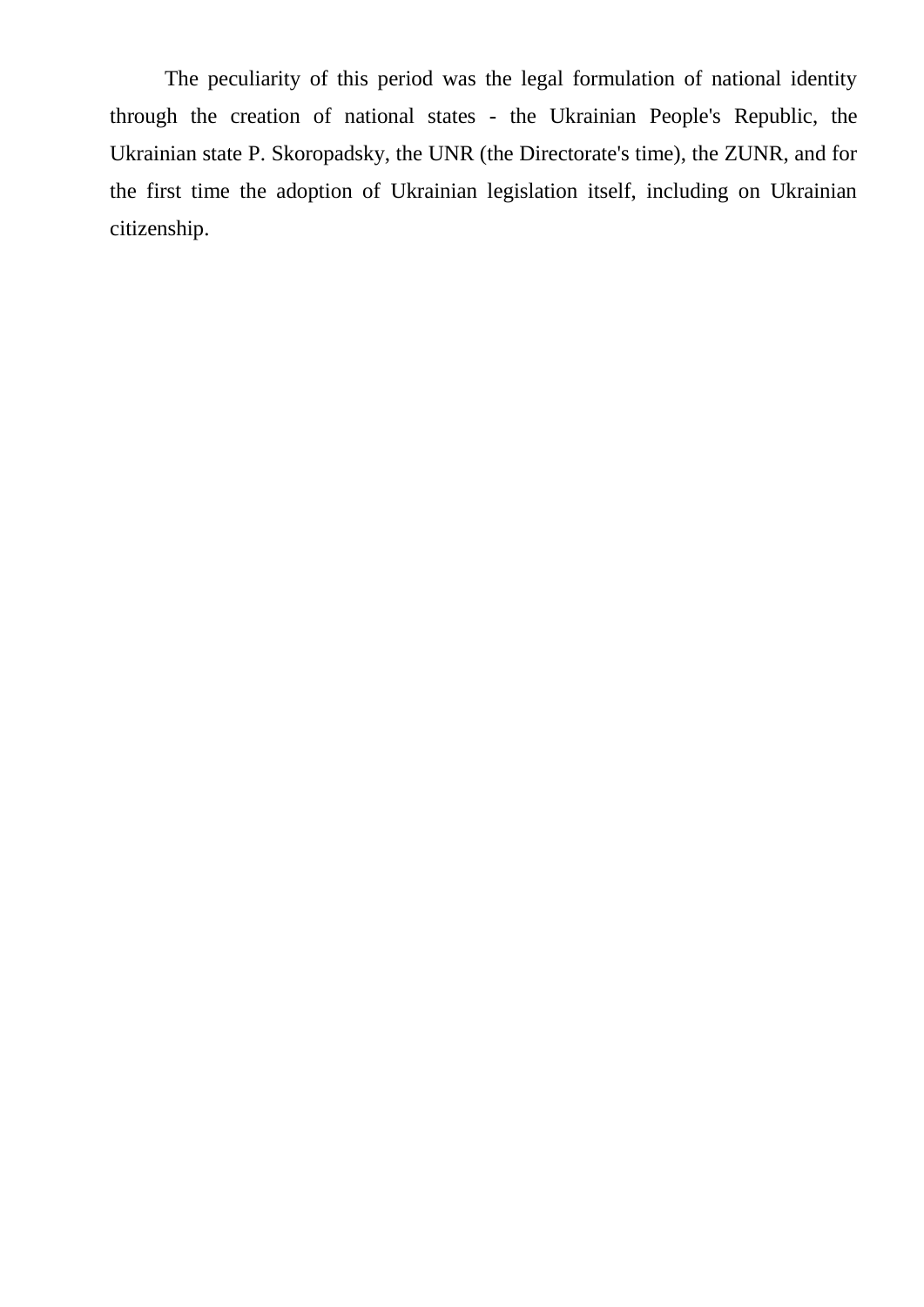#### *Ukhach V. Z,*

*Candidate of Historical Sciences, Associate Professor of theory and history of state and law, Law faculty of Ternopil National Economic University* 

### **UKRAINIAN LIBERATION MOVEMENT IN 1940-1950 : INSTITUTIONALIZATION OF RESEARCHES ( CHOSEN ASPECTS )**

The institutionalization processes of subjects researches of the Ukrainian liberation movement in the period of 1940-1950-ies in the context of the state policy of comorbidity and in particular the Ukrainian Institute of National Memory (created in 2006) are analyzed.

*The purpose of the research is to* analyze the institutionalization processes of subjects studies of the Ukrainian independent movement in the 1940-1950s in the context of the state policy of comorbidity and in the context of the Ukrainian Institute of National Remembrance which was created in 2006.

The following conclusions were made as a result of the research. During the period of 1991-2004 (under the presidency of L. Kravchuk and L. Kuchma), there was a process of attempts to carefully study and characterize the activities of the OUN and the UPA and the subsequent standardization of special aspects of their struggle against totalitarian regimes. The problem of OUN and UPA contained a complex of socio-political, ideological and value components and the first two Presidents of Ukraine, the Verkhovna Rada, and the Cabinet of Ministers tried to solve special segments of these components while paying a permanent attention to the population`s electoral mood of certain regions of Ukraine. Actually, nothing was done during this period to create new institutions that would operate in the sphere of historical memory and would help to restore the tabooed by the communist regime truth about the problems of national history, about the Ukrainian liberation movement in particular.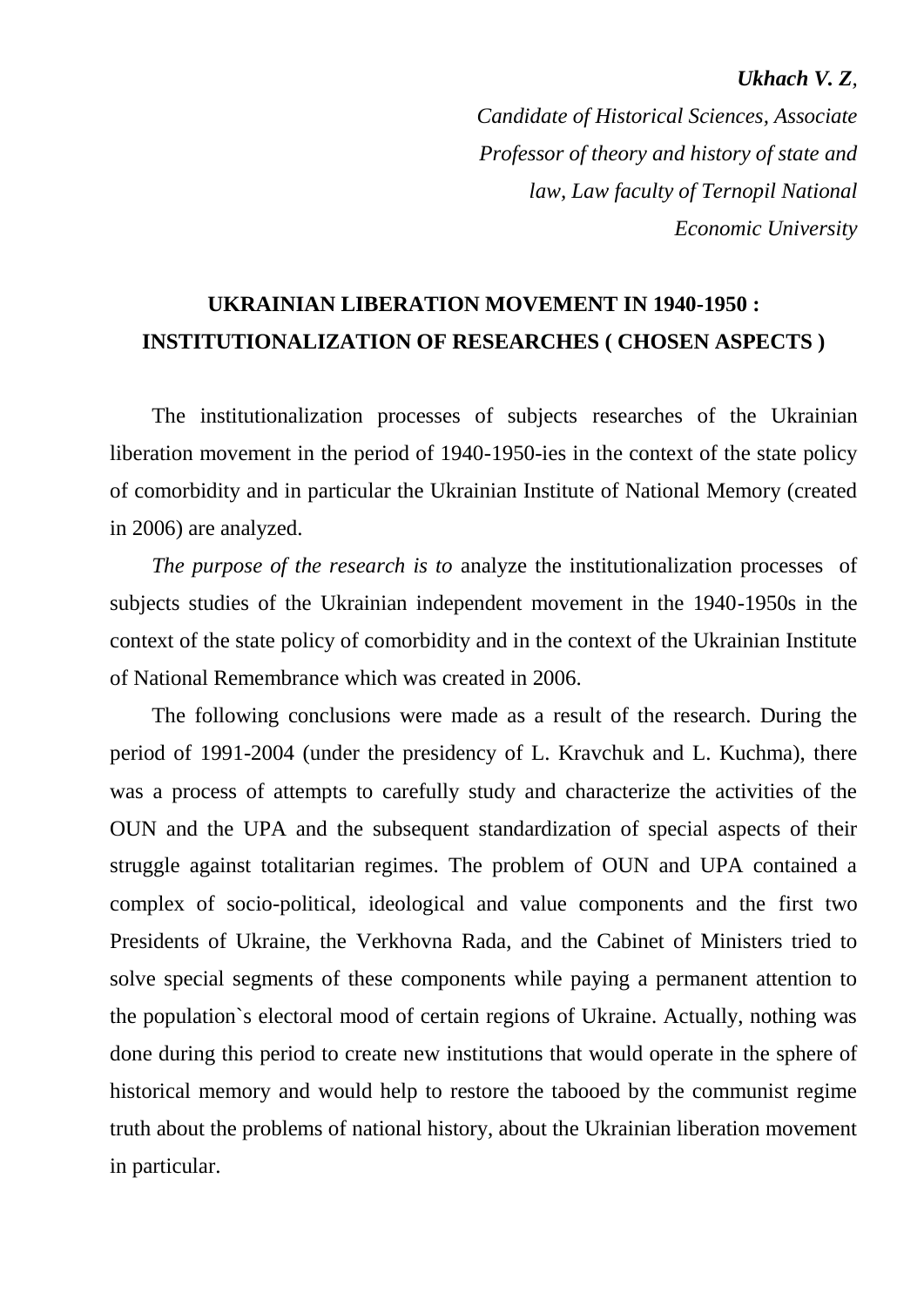In 2006, the Ukrainian Institute of National Remembrance was formed, which aim as of a central executive body was to focus on restoring and preserving the national memory of Ukrainian people. The Institute was largely based on the sample of Baltic States and the countries of Central and Eastern Europe (first of all Poland). In general, the first three Presidents of Ukraine failed to realize the key task of the Ukrainian liberation movement policy - to recognize the UPA as a belligerent at the legislative level and to give it veterans appropriate social guarantees. On December 6, 2018, the Verkhovna Rada of Ukraine introduced changes to the current legislation, giving UPA soldiers the status of combatants and ensuring their social protection.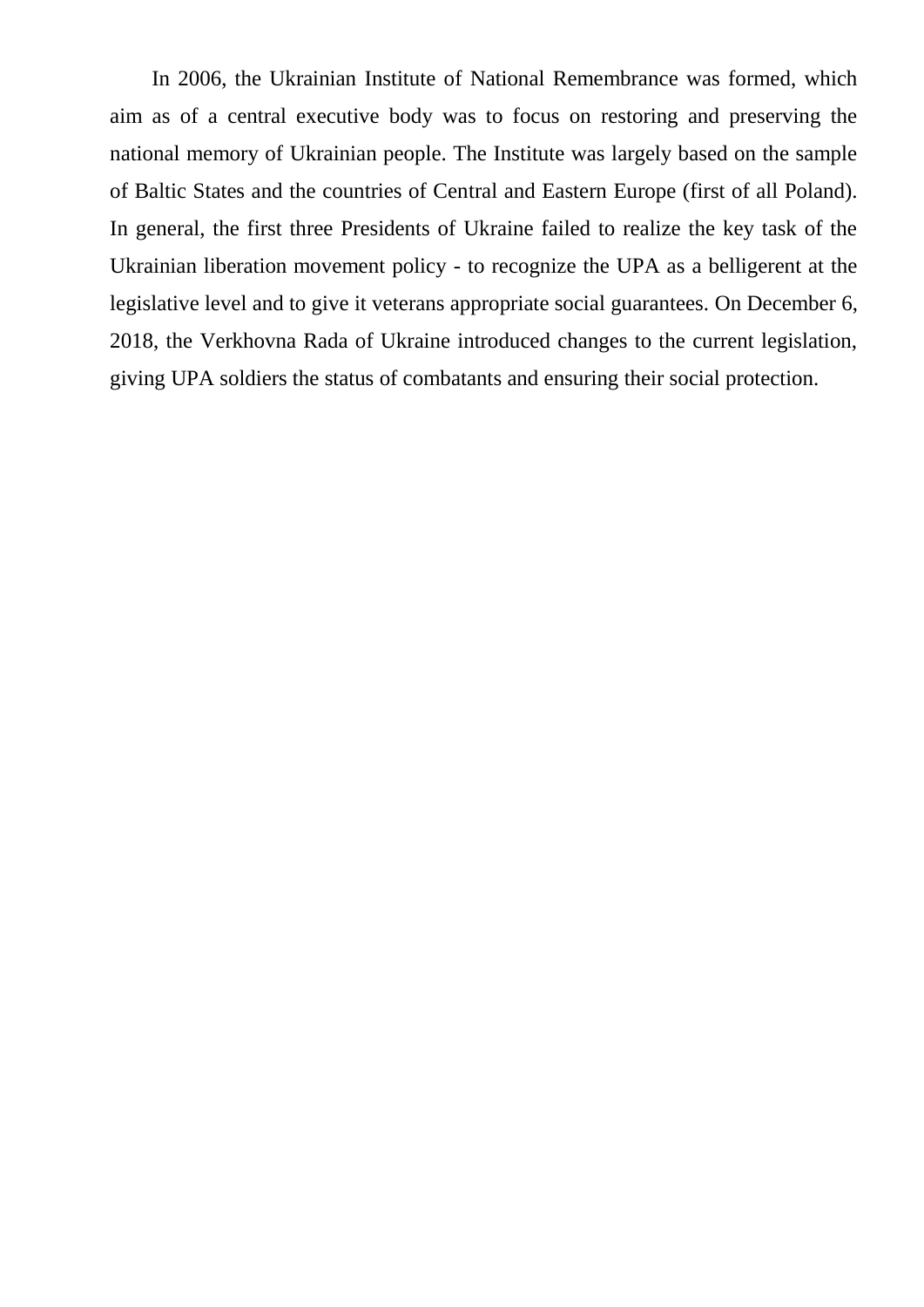### **2. CONSTITUTIONAL LAW. ADMINISTRATIVE LAW AND PROCESS. FINANCE LAW. INFORMATION LAW. INTERNATIONAL LAW**

*Bahanets О., Getter of IAPM*

### **LEGAL FRAMEWORKS FOR PROMOTING REFORMS IN UKRAINE.**

In the article author researches the legislative support of reform of the prosecution, its features, and formed generalizations for support the further development of the theoretical problems of the prosecution as a modern law enforcement agency.

The legal framework for the reform of the prosecutor's office in Ukraine is made up of documents of the Council of Europe. In particular, the group of concluded international legal acts between Ukraine and the Council of Europe on the reformation of the prosecutor's offices has resulted in the bringing of national legislation on the activities of the prosecutor's office to the requirements of the EU as one of the directions and framework for the reform of the prosecutor's office.

A number of laws and regulations adopted from 2014 and till nowadays, which ensured the progress made in the reform of the prosecutor's office of Ukraine, were proposed to be differentiated into international (international treaties), national (laws of Ukraine and subordinate acts) and local (departmental orders). In turn, local regulatory acts are considered by the subjects of acceptance - the heads of the General Prosecutor's Office of Ukraine.

Having analyzed the stories mentioned in paragraph 2 of the normative-legal acts, it is determined that the reform of the prosecutor's offices of Ukraine takes place in the following basic directions:

1) institutional - the procedure for selecting a prosecutor's office, new conditions for appointment; new system of local public prosecutors; clearly defined state, etc.;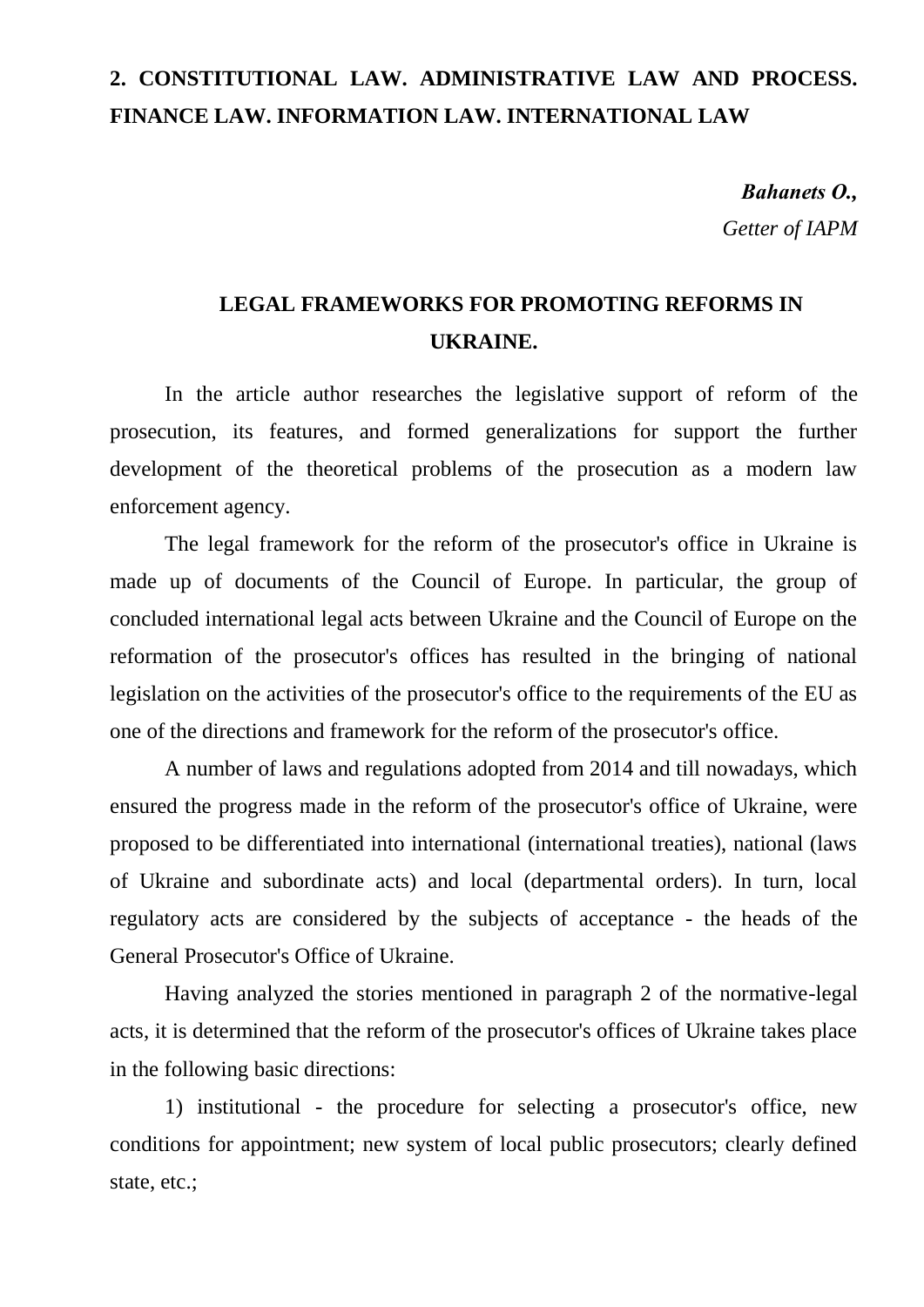2) Competent authority - the prosecutor's supervision of observance and application of laws was canceled;

3) meaningful - the bodies of the prosecutor's self-government were introduced; introduced a clear procedure for prosecutors to be brought to disciplinary responsibility, etc .;

4) material - a number of issues concerning financial, pension, social security of employees of the prosecutor's office and other issues were regulated.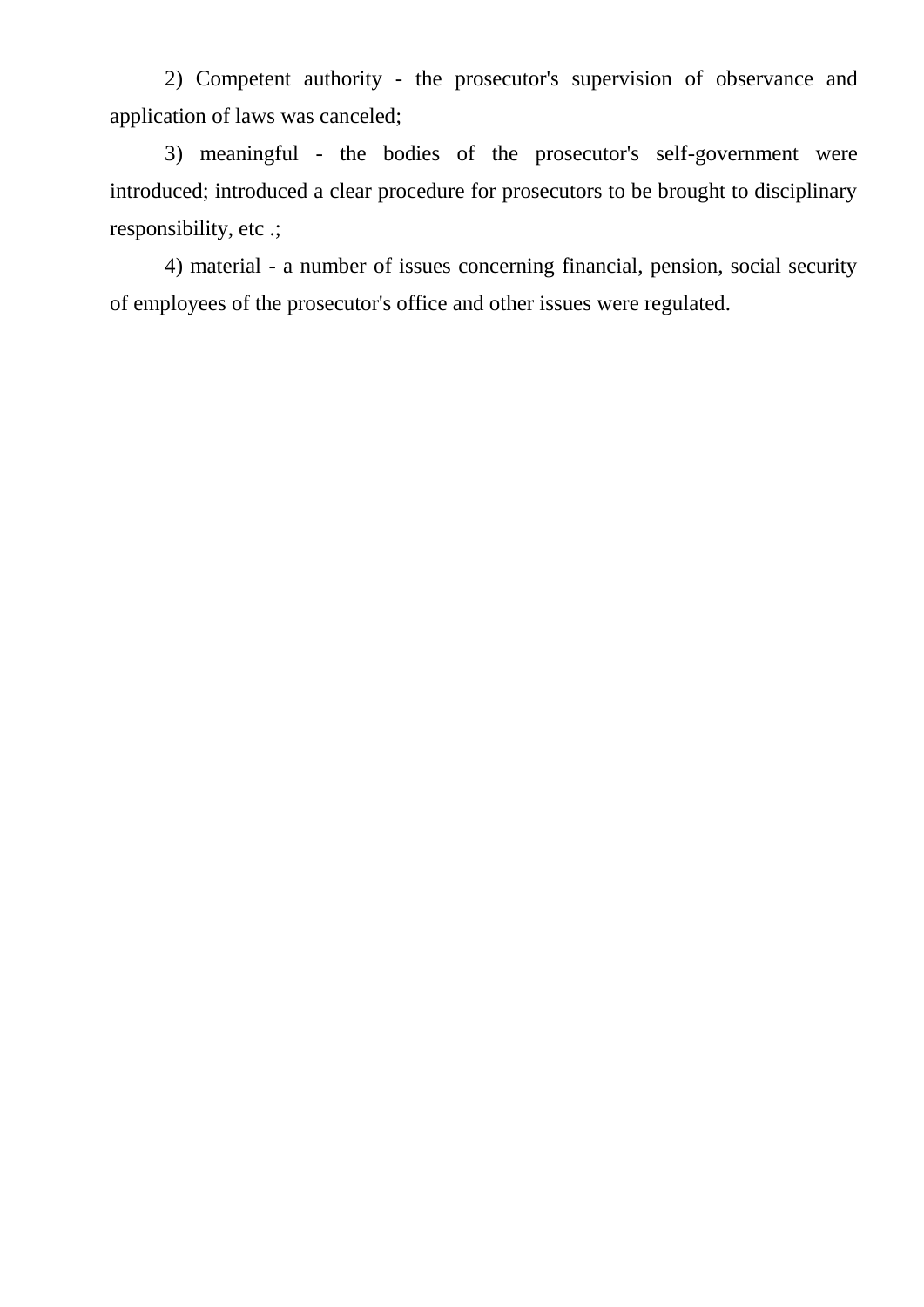#### *S. Knysh,*

*Сandidate of Juridical Sciences, Docent, Head of the Department of General Theoretical legal disciplines of the Rivne Institute Kyiv University of Law, National Academy of Sciences of Ukraine*

### **IMPROVING PUBLIC HEALTH MANAGEMENT IN UKRAINE: ANALYSIS OF REFORMS AND EUROPEAN PERSPECTIVES.**

The article is devoted to the problem of improving public health management.

The increased interest of society in the health care sphere, which traditionally has a subsidized and budget nature of funding, is caused, among other, by the following circumstances: a) complete transformation of the industry, which provides the creation of a qualitatively new management structure (model); b) changing the financing system of the industry and the mechanism of purchase of medicines; c) reviewing the complex of health care institutions at all levels; d) changing and rationalization the "doctor-patient" relationships; e) updating clinical protocols in medical practice; e) introduction of electronic document circulation and telecommunication means of communication, etc.

The importance of ensuring medical rights of citizens in the course of realization of health care reform is emphasized. The main criterion for assessing the effectiveness of the reform should not be the time for a full transition to the health indemnification system, but the level of provision of medical rights of Ukrainian citizens. The conclusion is made on the effectiveness of the reform and its compliance with the positive experience of the countries of the European Union.

The disadvantages accompanying the reform process are highlighted.

The reform of the health management in Ukraine is carried out at the theoretical and practical levels. Public administration of the health management should correspond them with each other. In fact, a situation arises when the prospects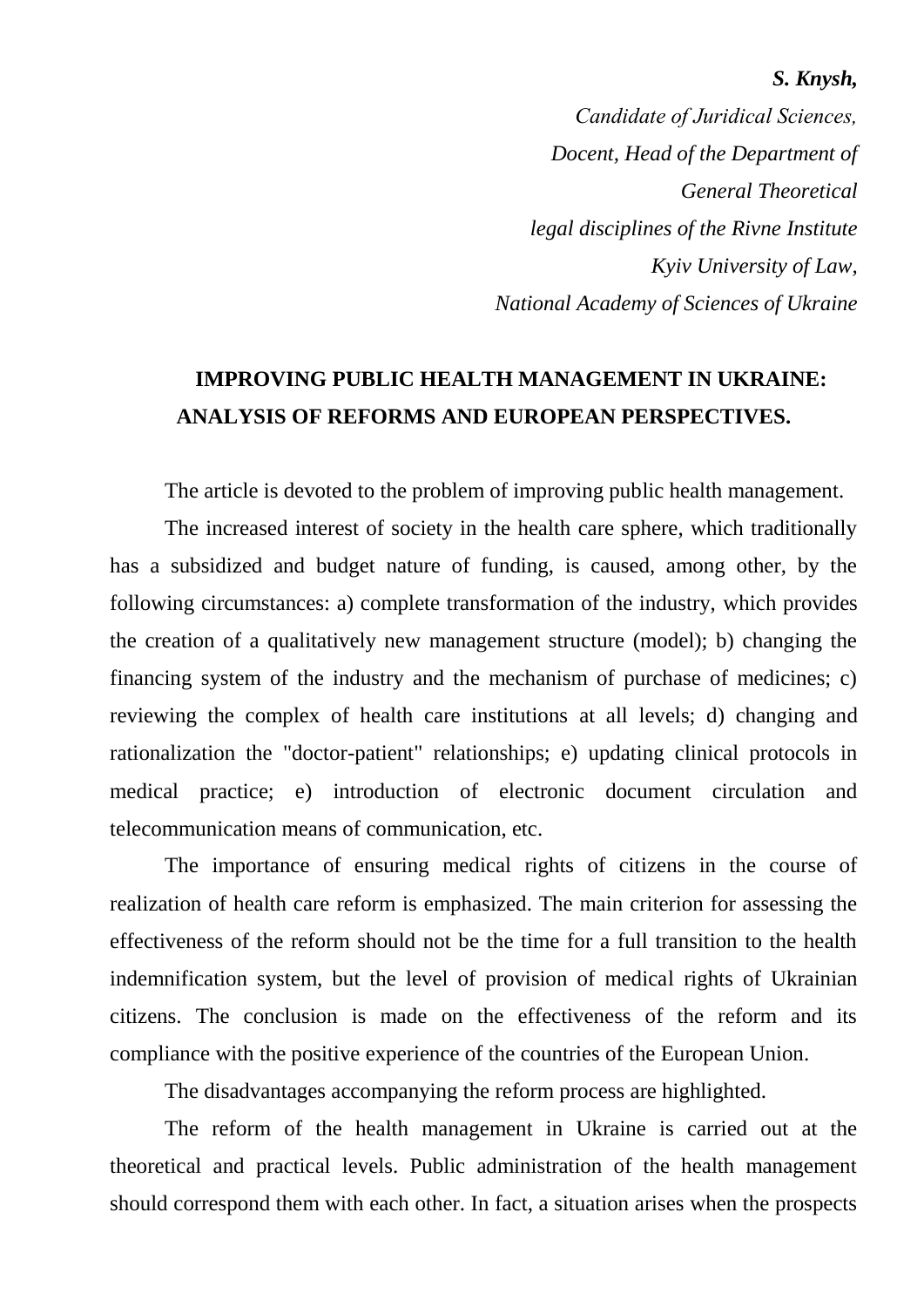and expectations of the reform don't correspond to the actual state of things. Detachment from the realities and the emphasis on temporary complexities and inconveniences are the main problem of the medical reform in Ukraine.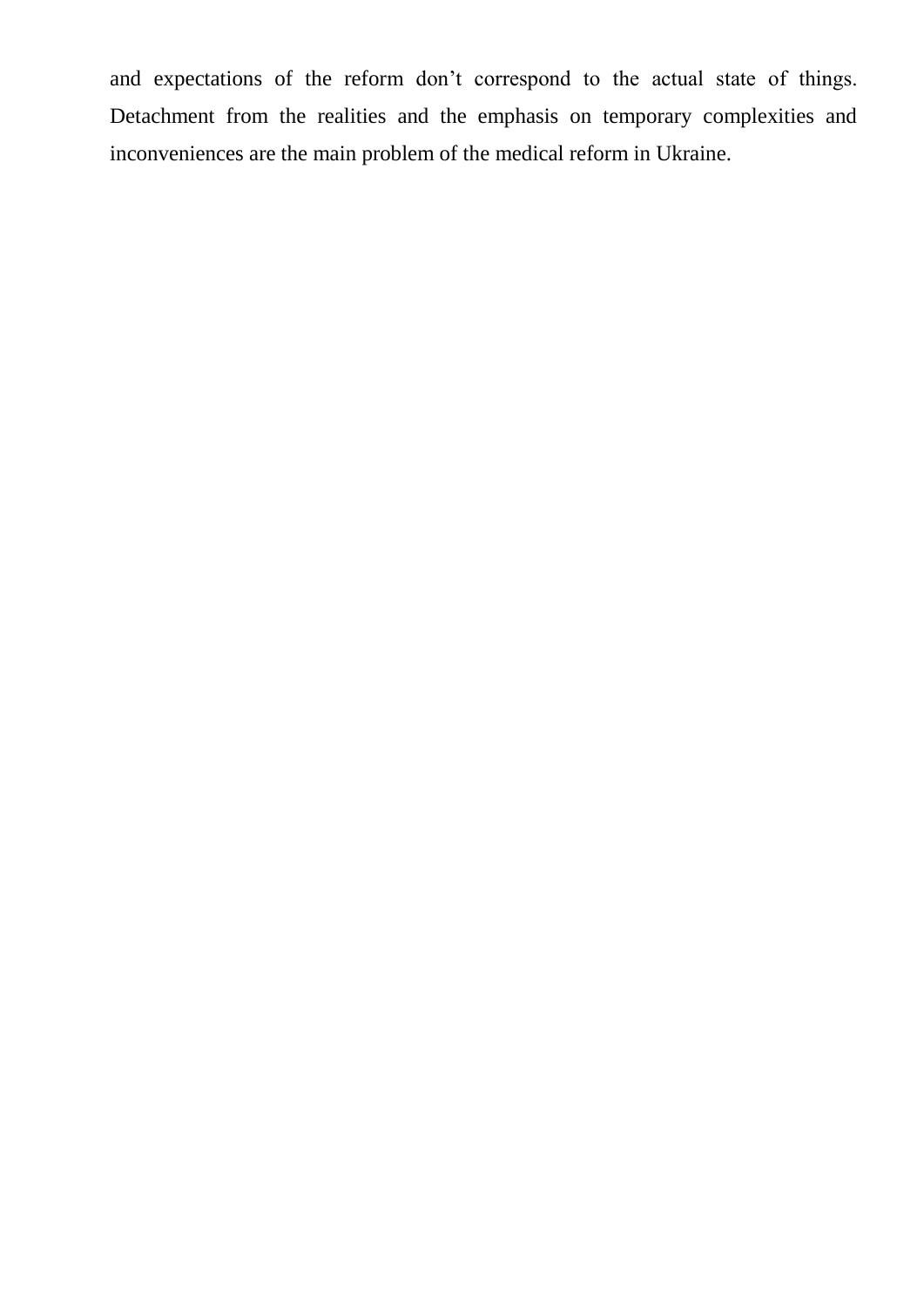#### *Sikal M. M.,*

*Associate Professor of the Department of Administrative, Civil and Commercial Law and the Academy of the State Penitentiary Service*

*Shamruk N. B.,*

*Associate Professor of the Department of Administrative, Civil and Commercial Law and the Academy of the State Penitentiary Service*

#### **RIGHTS OF THE DISPUTE RESPONSIBILITY OF THE JUDGE**

The legal framework for bringing judges to disciplinary responsibility was investigated in the article. We have established that the legislator in the new Law of Ukraine "On the Judiciary and Status of Judges" significantly expanded the list of grounds for disciplinary liability of a judge, and for the first time he paid special attention to the issues of integrity of judges and their qualifications.

We have investigated the problematic issues of bringing judges to disciplinary responsibility and concluded that there is a need to amend the current legislation, in particular, we propose the provision of paragraph 2 of part 1 of Article 106 of the Law of Ukraine "On the Judiciary and the Status of Judges" in the following wording: "uunreasonable delay or non-use by a judge of measures to review an application, complaint or case within the statutory time limit, groundless delay in the production of a motivated court decision, unreasonable untimely provision by a judge of a copy of a court decision for its inclusion in the Unified State Register of Court Decisions".

The result of appeals against decisions of the Disciplinary Chambers of the High Council of Justice was studied in the article. We also concluded that it is expedient for these subjects to more sensibly approach the analysis of the grounds of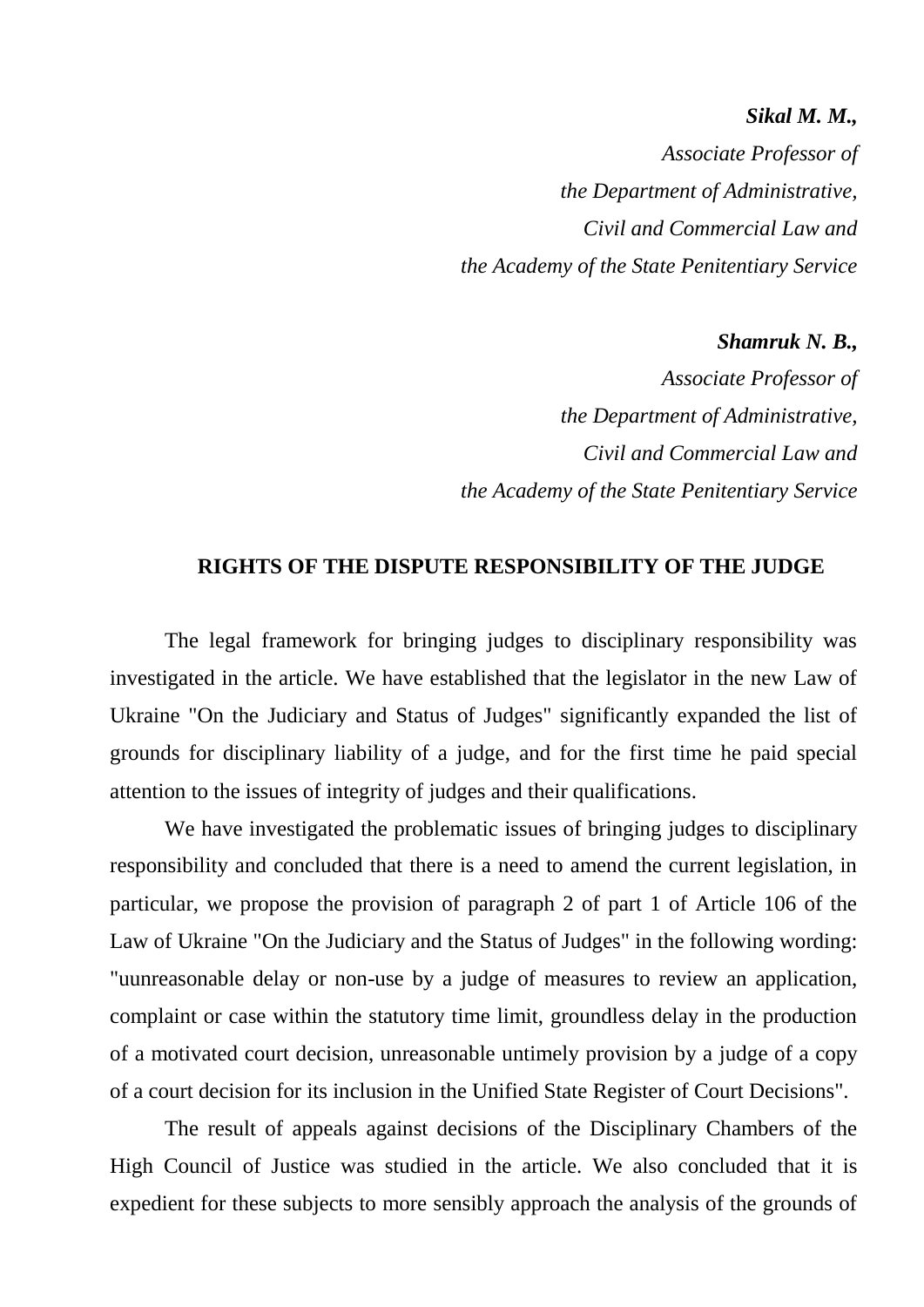disciplinary liability of judges of appellate courts, since half of their imposed disciplinary sanctions against judges of such courts were canceled by the High Council of Justice.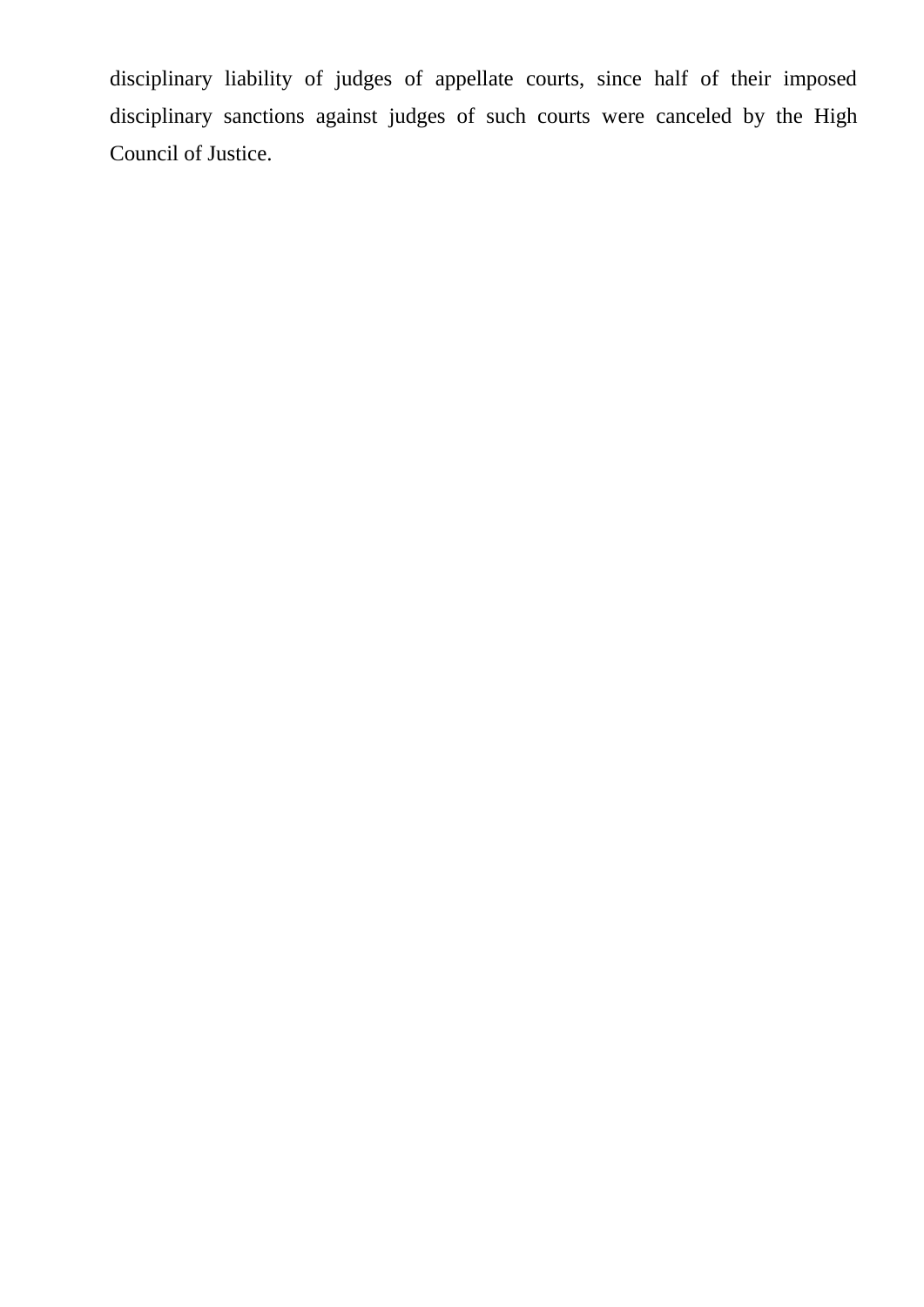#### *Oliynychuk O.,*

*Candidate of Economic sciences, Associate professor of economic security and financial investigation department Ternopil National Economic University Chaika I., Student of Law Faculty of Ternopil National Economic University*

#### **LEGAL REGULATION OF TAX MANAGEMENT IN UKRAINE**

In the introduction of the article was noticed that an important direction for improving the company's financial policy is the introduction of an effective tax management system. Enterprises need to develop and implement a tax policy that takes into account the peculiarities of the entity's business and the prospects for its development, as well as an opportunity to assess the impact of tax payments on its financial position.

The aim of the article is research of retrospective and modern aspects of legal regulation of tax management in Ukraine.

Tax management can be considered through the prism of national, regional interests (which are especially distinguished in the context of tax decentralization of recent years) and individual entrepreneurial economic interests. The latest intrinsic characteristics are convergent compared to the other two mentioned groups. It was emphasized that tax management is aimed not only at the organization of taxation, but also on improving the entire tax system. Tax management is based on the existing tax legal relations, which is a system-forming legal category of financial law. They are constantly evolving and improving according to the needs of the country's economic and social development. Changing, termination and realization of such legal relations are based on inviolable fundamental principles that create conditions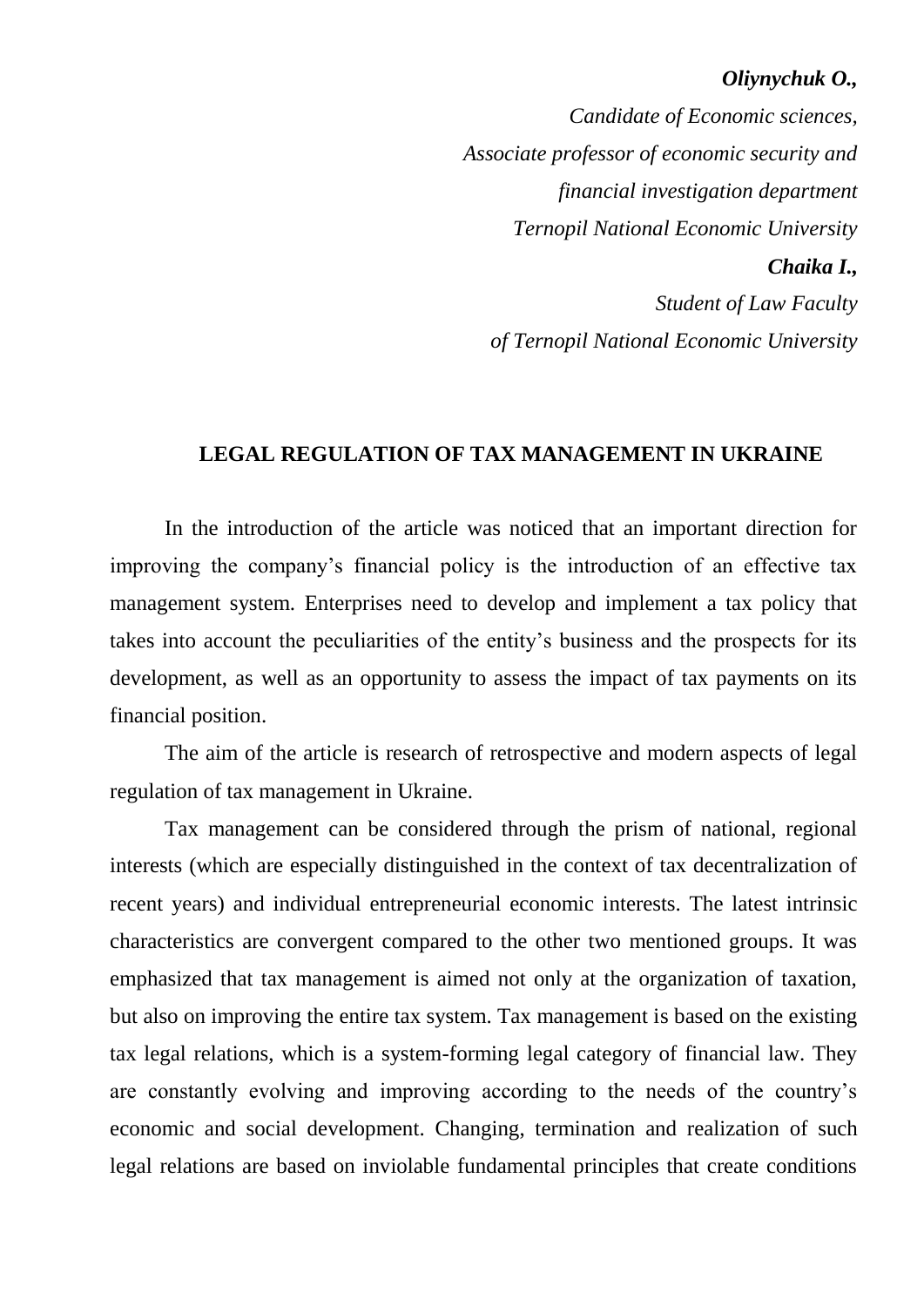for building a unified system of relations between the participants in tax relations and is an important benchmark for the development of tax legislation.

There was made a conclusion that legal regulation in the field of taxation in Ukraine should be directed towards creating an optimal model of the behavior of participants of tax legal relations, based on the constitutional principles that underpin the development of the principles of law, including the principles of tax legal relations.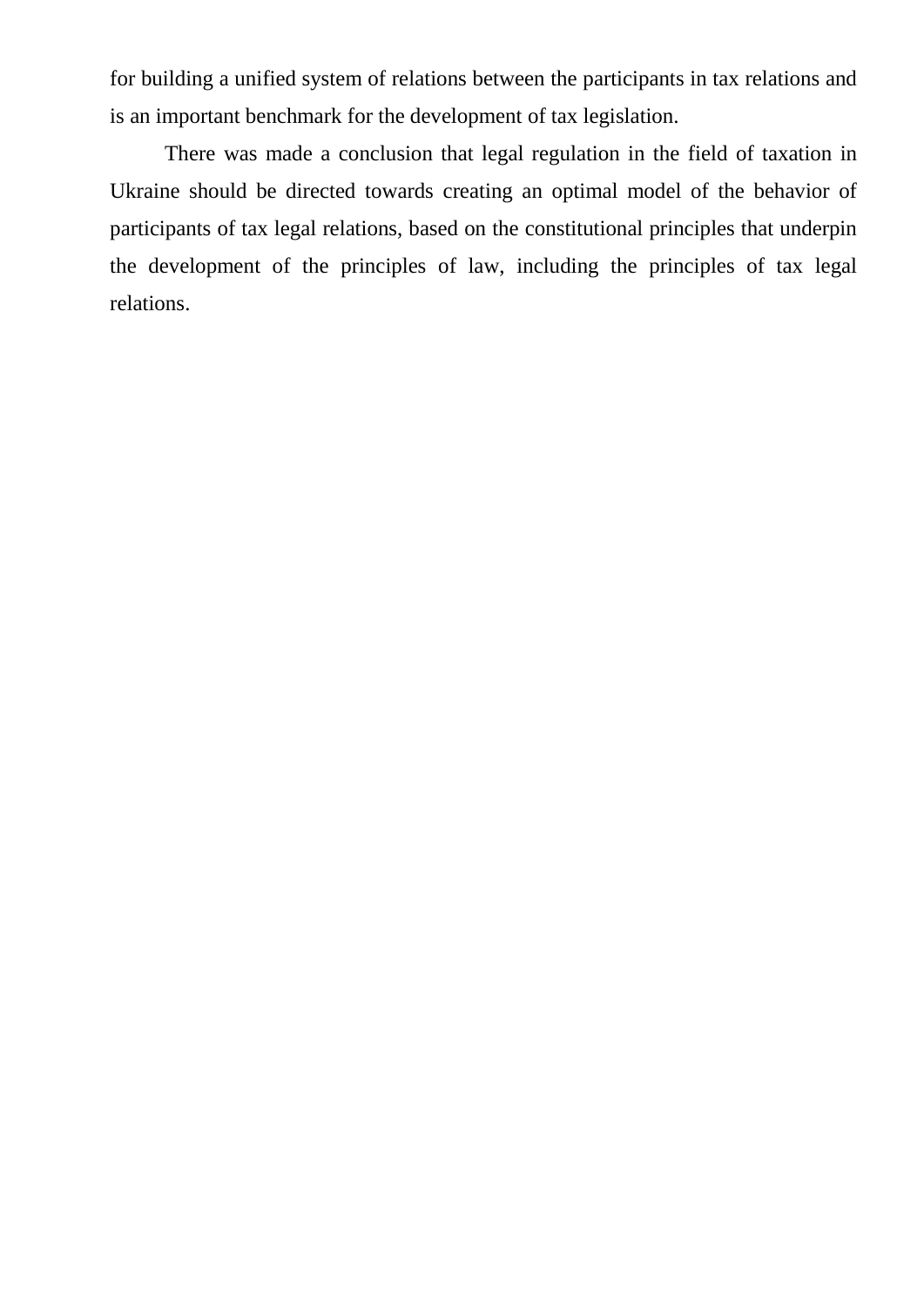#### *Flissak K,*

*Doctor of Economic sciences, Associate professor of the Department of International Law, International Relations and Diplomacy at the Ternopil National Economic University*

### **ECONOMIC SANCTIONS AND SPECIFICATION OF THEIR POSITION IN MODERN INTERNATIONAL RELATIONS**

The article is devoted to problems of economic sanctions on the modern stage of international economic relations development. There are highlighted certain aspects on the basis of the analysis, which are insufficiently presented theoretically in the context of substantiation of the relevant practical actions in this segment of foreign economic activity. In order to establish a clear, logical and transparent mechanism for practical application, it is important to justify and unify the concept of "sanctions" itself, since uncertainty in terminology can serve as a basis for abuse of individual states in their own interests in resolving of international disputes, and the free interpretation of sanctions by the states concerned, the lack of clarity or vagueness in these positions leads to their extraterritoriality and serves as a basis for the emergence of new international disputes in foreign trade relations. There are shown the necessity of proper justification and unification of the definition of "sanctions" as a prerequisite for preventing abuse by individual States in their own interests, making clarifications in the regulatory framework of international organizations, in particular the UN. It is proposed to specify the principles of international sanctions in the legal documents of the UN and the EU, made proposals on the range of these principles. There is drawn attention to the new characteristics of international economic sanctions, in particular, the granting of their protectionist features, and the use of them as instruments of aggressive protectionism in promoting the national interests of the States concerned in order to achieve competitive advantages.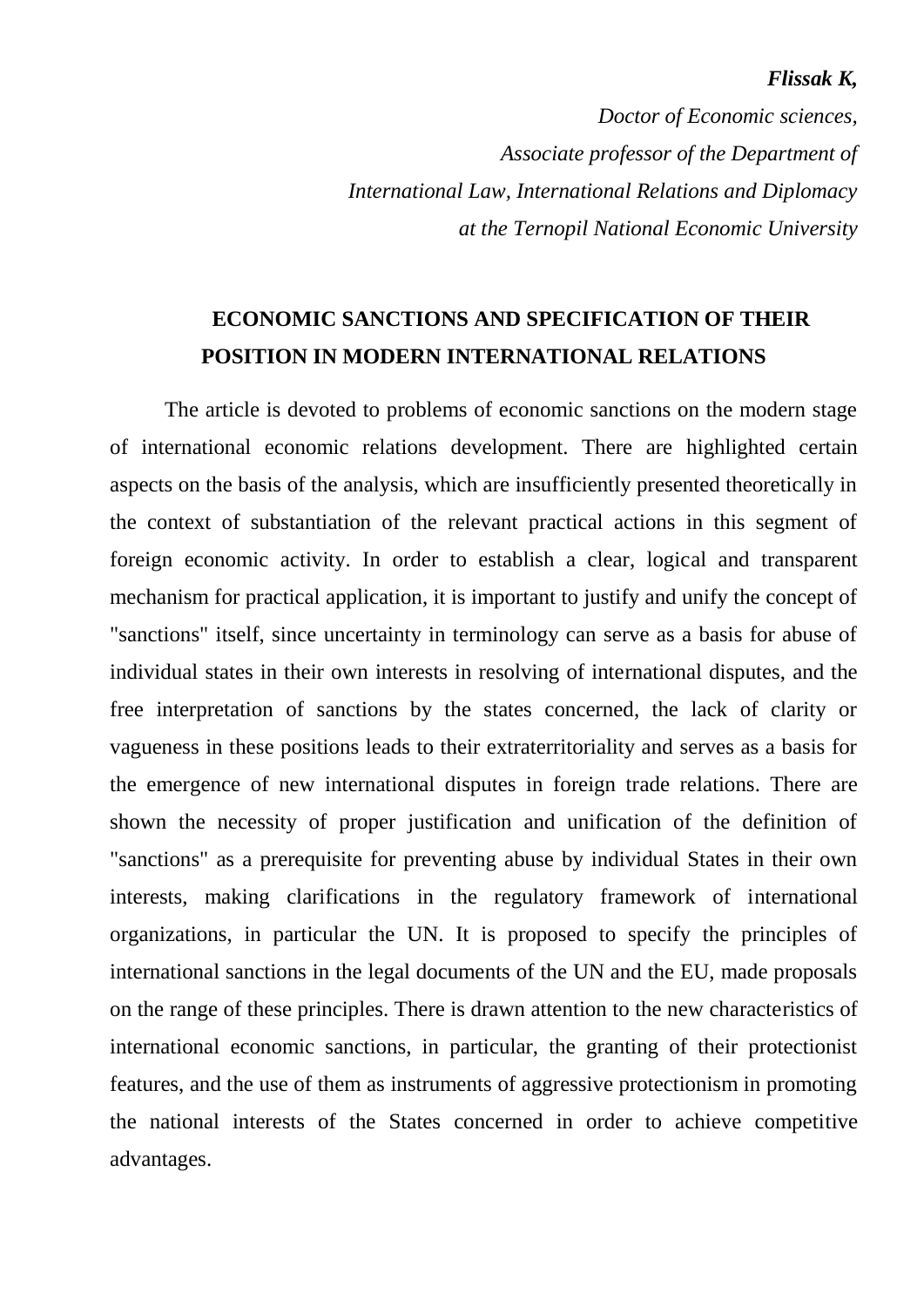# **THEORETICAL AND LEGAL CHARACTERISTICS OF THE SYSTEM OF THE SOURCES OF THE ADMINISTRATIVE LAW OF UKRAINE**

The article deals with the theoretical and legal characteristics of the system of sources of administrative law of Ukraine. In particular, it is noted that the system of sources of administrative law of Ukraine is complex in structure, dynamic, multifunctional, purposeful and managed component of the system of law of Ukraine, which reflects the peculiarities of the formation of the latter, effectively interacts with other elements of the national legal system, ensuring their development through the principles of law, norms -principles, standards and methods of legal regulation.

Sources of administrative law of Ukraine are embodied (expressed) from the outside in certain forms ideological, general social and material sources of administrative law, reflecting its social value in concrete historical conditions.

The system of sources of administrative law in Ukraine is complex in structure, dynamic, multifunctional, purposeful and managed component of the system of law of Ukraine, which reflects the peculiarities of the formation of the latter, effectively interacts with other elements of the national legal system, ensuring their development through the principles of law, norms-principles, standards and methods of legal regulation.

The direction of the dualistic division of the system of law into public and private and the system of sources of law is due to a number of factors: 1) the Eurocentrism of the Ukrainian system of law during twenty eight centuries; 2) the processes of European integration require approximation in the field of law (that is, the extension of the dualistic approach to the understanding of the system of national law); 3) due to the nature of the legal relationship; 4) the exceptional value of effective regulation of public-legal relations, etc.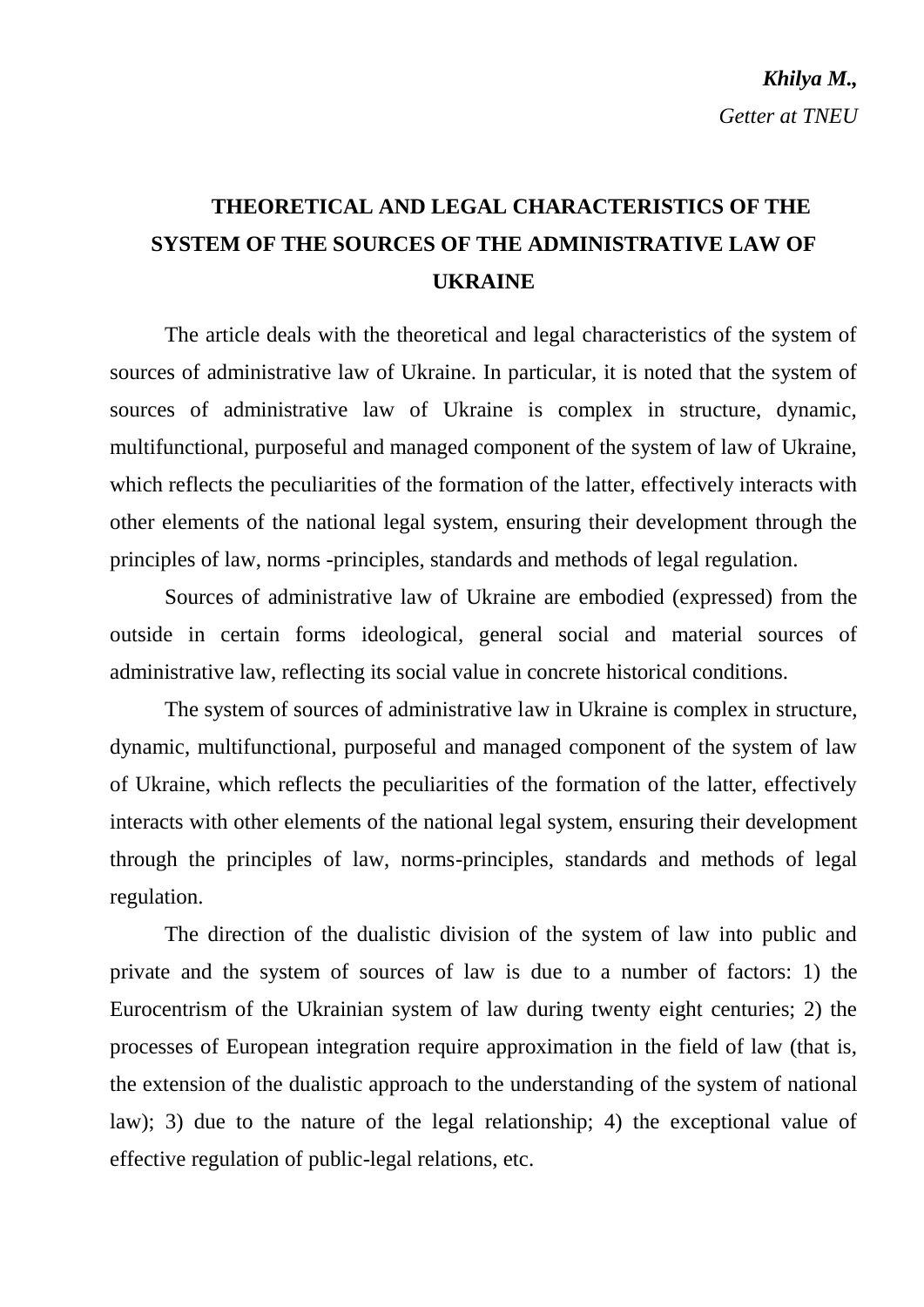## **3. CIVIL LAW AND CIVIL PROCESS; FAMILY LAW; INTERNATIONAL PRIVATE LAW; COMMERCIAL LAW; COMMERCIAL - PROCEDURAL LAW**

*Uliana Koruts,*

*Head of International Office of TNEU PhD, Assos.Professor of the Department of Civil Law and Process Bazhenov Mikhail,*

### **CORPORATE DISPUTES IN UKRAINE: THE APPLICATION OF THE CASE-LAW OF THE EUROPEAN COURT OF JUSTICE IN UKRAINE**

 This article gives an overview the necessity for the application of practice of the European Court of Justice in corporate disputes in Ukraine. The article is devoted to the problems of the essence of the case law (judgments) of the European Court of Justice and the necessity to fulfill obligations in the founding and activity of companies, corporate governance in accordance with the Association Agreement with the European Union is argued.

The European Court of Justice is a court of law exclusively of the European Union (located in Luxembourg), therefore, should not be confused as an institution with the European Court of Human Rights, the judicial institution of the Council of Europe (Strasbourg, France).In accordance with Article 19 of the Treaty on European Union, the Court of Justice of the European Union must ensure compliance with the law in the application of founding treaties.

 The analysis of home legislation in the field of realization and fulfillment of obligations. The practice of the Court of the European Union has the fundamental importance to the rule of law of the EU, and therefore to third countries facing the task of approximation of legislation. In many respects, the EU law is based on a caselaw system, and it is often surprising to those who deal with EU law. The Court's judgments are clarified when Member States violate EU law and how it needs to be interpreted and applied at the national level.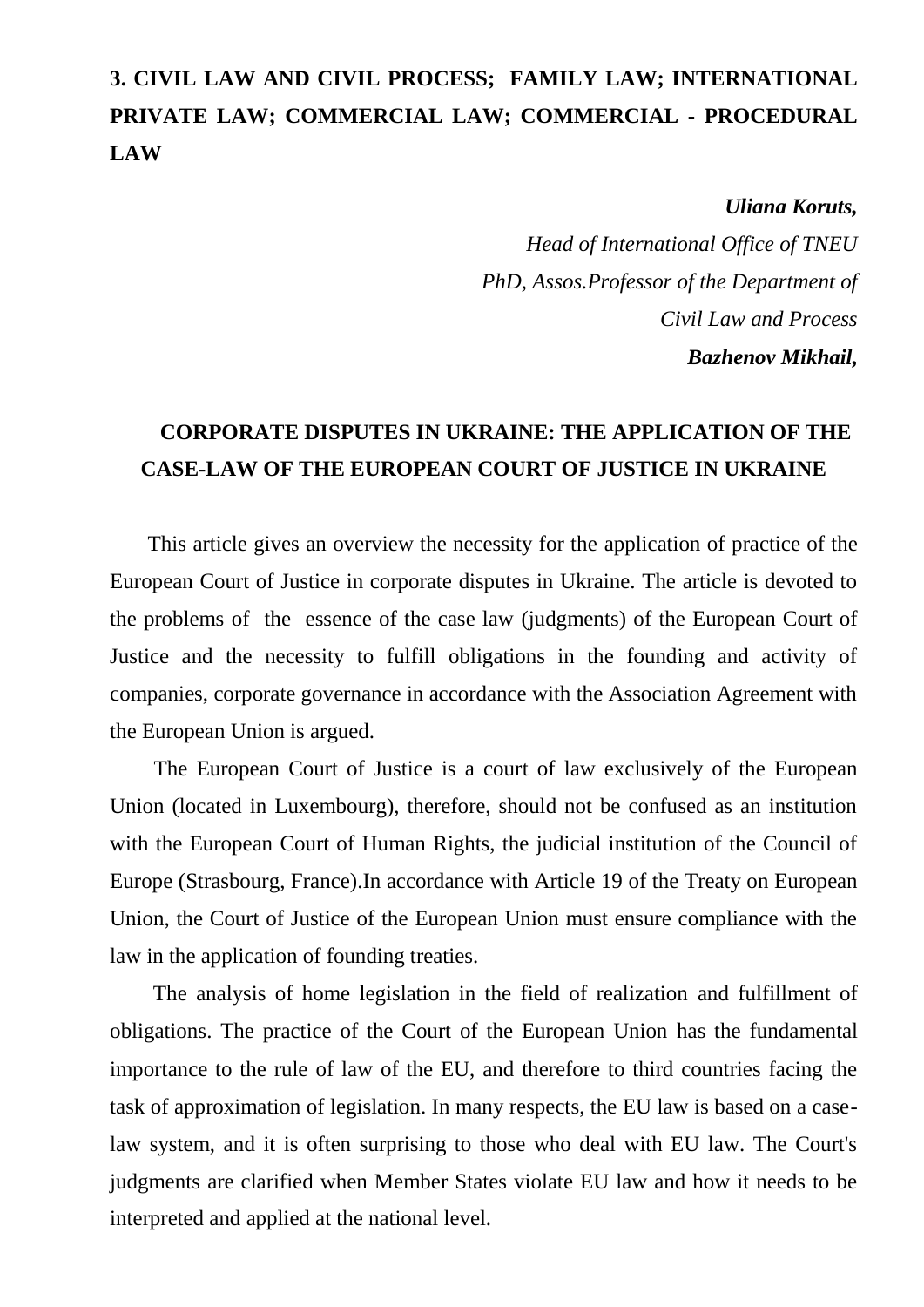The application of decision is important for law-making bodies of Ukraine, because it explains what can not be foreseen in the national legislation of the member states. Therefore, this decision must be taken into account in the process of approximation of the national legislation of Ukraine to the provisions of Directive 77/91 / EU.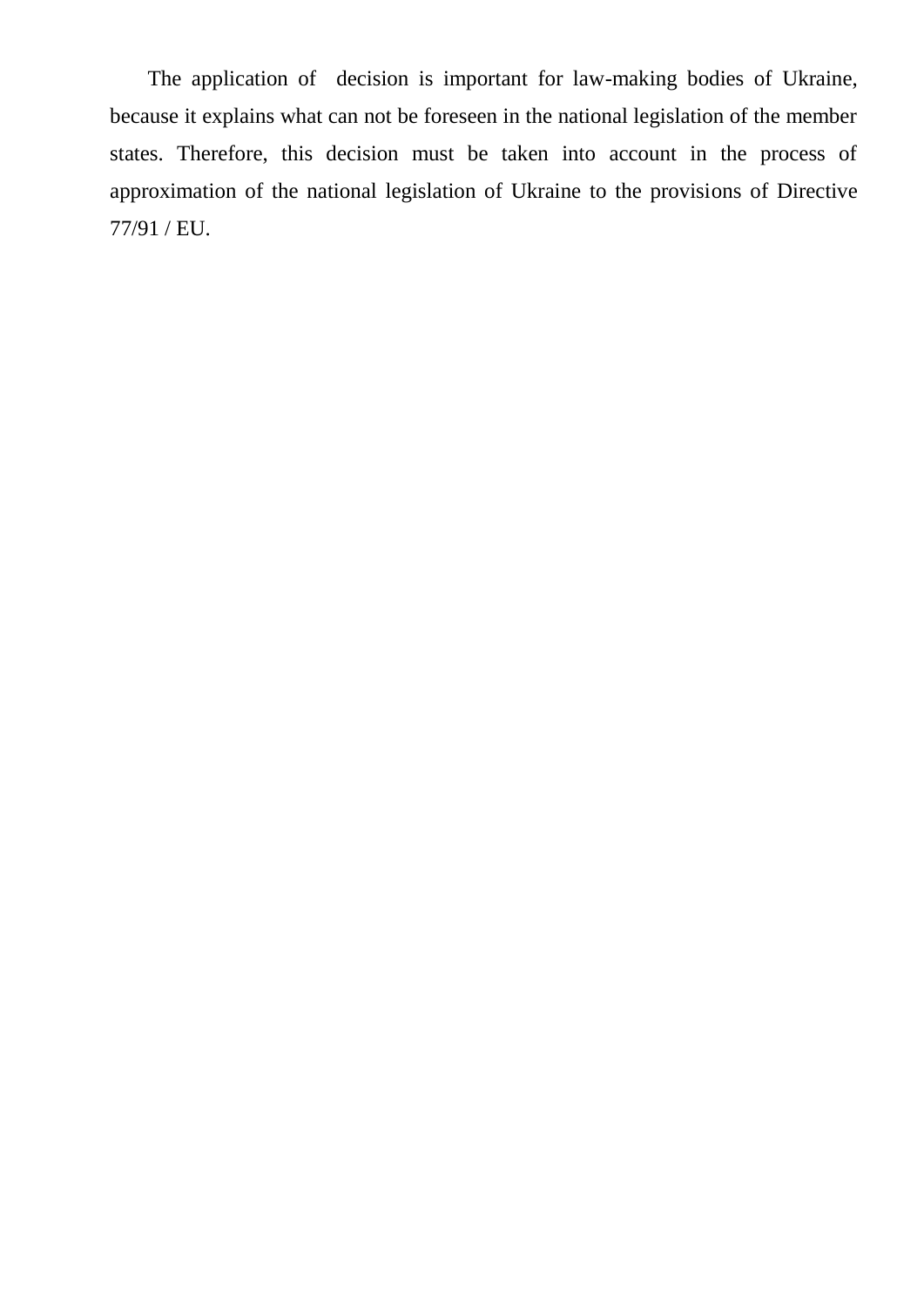*Sokolovska Yuliia Vasylivna, Postgraduate Student at the Law Institute Precarpathian National University named by Vasyl Stefanyk* 

# **RESPONSIBILITIES OF THE SHAREHOLDERS OF THE JOINT-STOCK COMPANY: ANALYSIS OF LEGISLATION AND JUDICIAL PRACTICE-PROCEDURAL LAW**

The article outlines the scope of application of the institute of civil liability to shareholders of a joint-stock company. It is determined that the founders of the joint stock company bear solidarity responsibility for the obligations of the company, while the shareholders bear limited liability within the value of the shares redeemed by them. This method is very similar to the method defined by the Czech legislative act, with the difference only in the terms of holding the first general meeting of the company. It is noted that the new legislative mechanisms encourage joint stock companies to consolidate shareholdings and shareholdings by shareholders who may become the controllers and dominant package owners by virtue of the law, enabling full control over the activities of a joint-stock company. The positions of individual scientists concerning the responsibility of shareholders of joint stock companies are highlighted. The necessity of introducing at the legislative level the procedure of "raising the corporate veil" is justified in case of bringing a joint stock company to bankruptcy by its shareholder or declaring it insolvent. It is noted that since the entry into civil legal relations with a view to undertaking entrepreneurial activity, the subject assumes the risk that reflects the objective reality of the possibility of occurrence of appropriate legal consequences due to the specifics of a particular type of activity. As the direct business activity for the subject, the risk turns into a conscious attitude of the person to his behavior and its consequences, which is manifested in the deliberate assumption of negative consequences, which with a certain probability it is possible to predict, but which can not be specifically prevented. Determined that the possibility of liability for a shareholder in the event of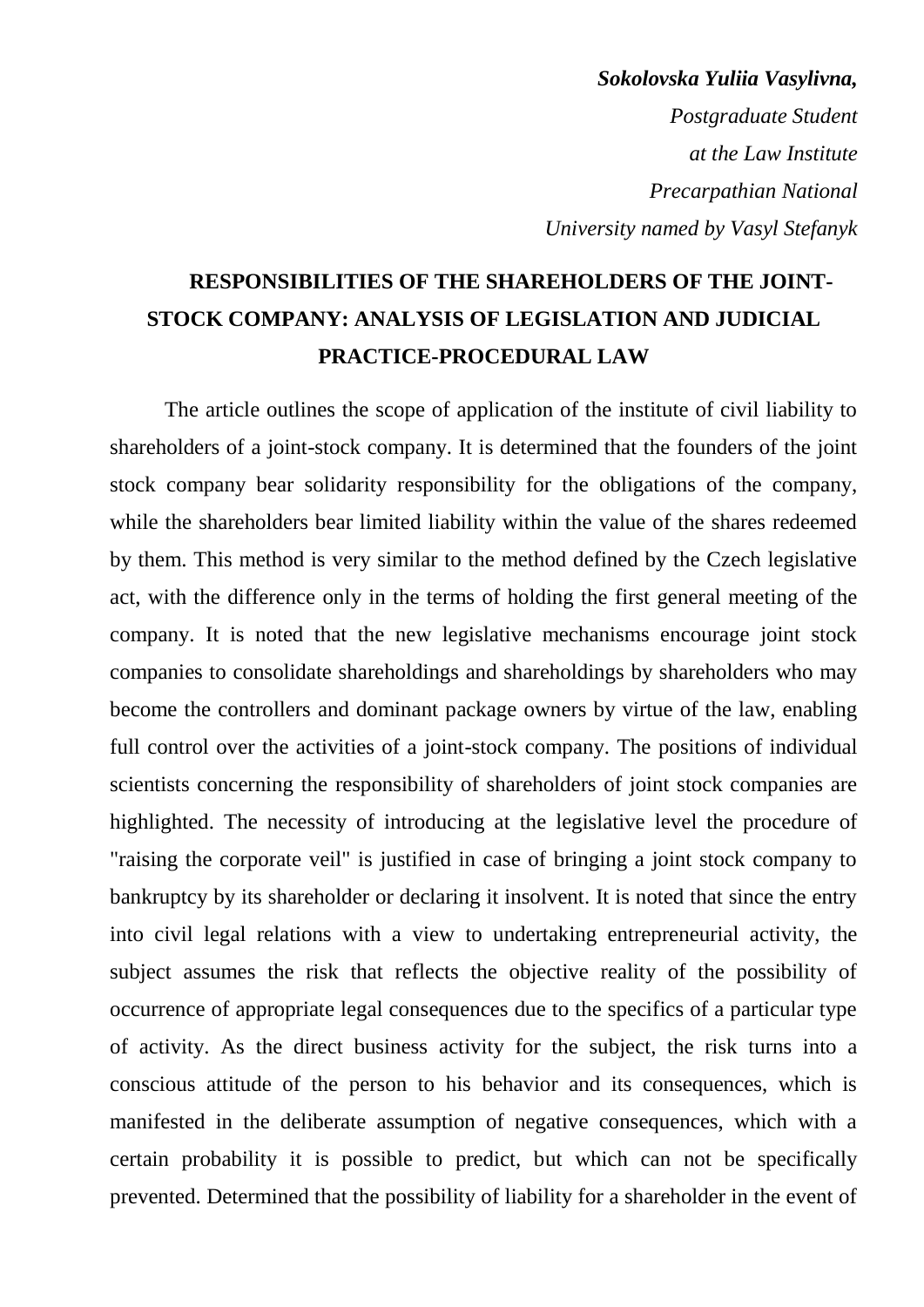violation of corporate rights or non-fulfillment of corporate obligations to shareholders and joint-stock company. Outlined the reasons for liability of shareholders of a joint-stock company, which may be a law, statute or contract.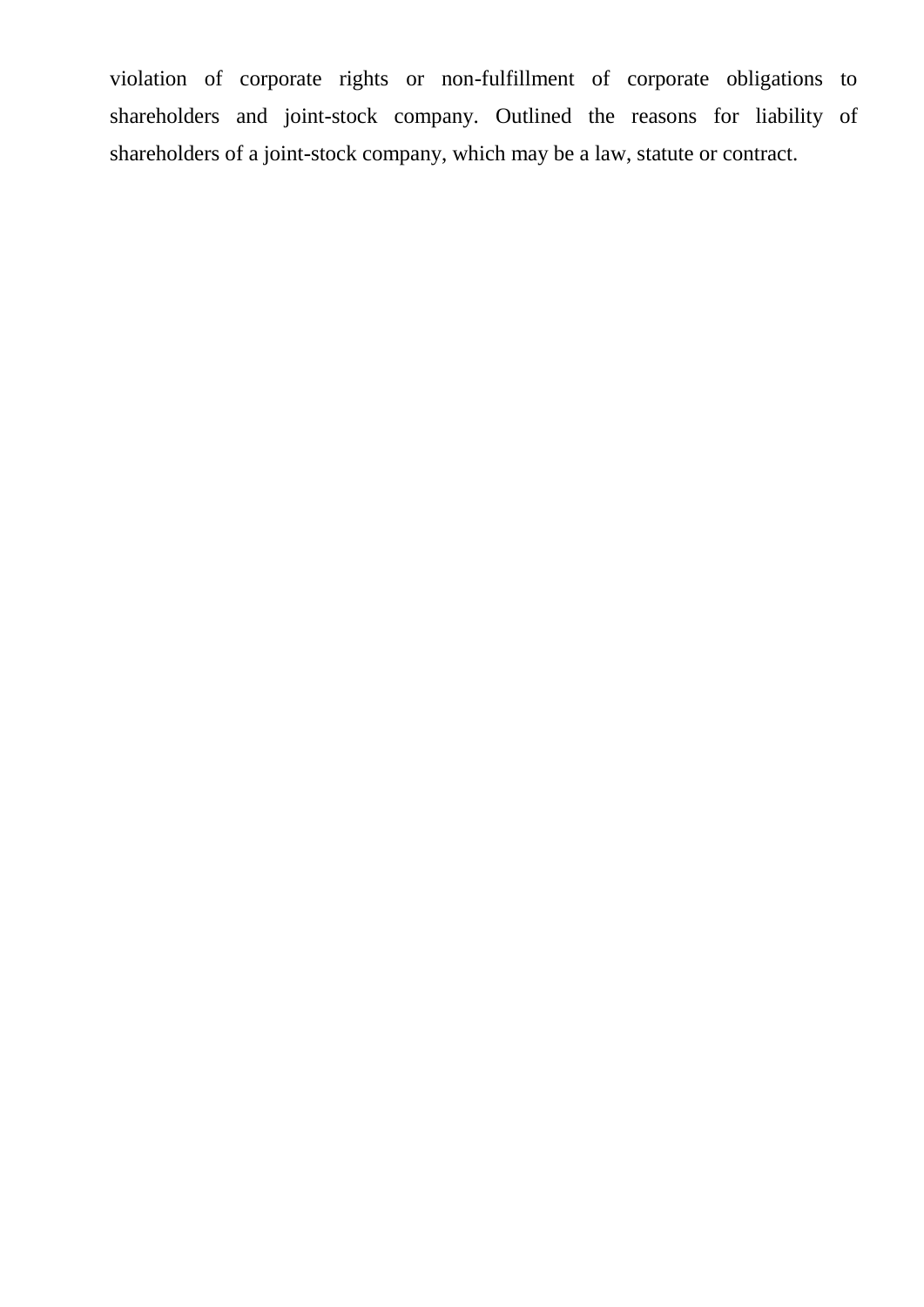#### *Yuliia Trufanova,*

*PhD in Law, Assistant Professor, Department of the Civil Law and Procedure Ternopil National Economic University* 

### **THE COURSE FOR THE CONTRACT TERMINATION: THE THEORETICAL AND PRACTICAL PECULIARITIES**

The theoretical and practical peculiarities of the course for the contract termination are developed. It is shown that the dominant qualification feature of the course for the contract termination is their dividing into the subjective and objective one.

It is stated that the interpretation of the concept "termination of contract" in civil law is questionable. Quite often, the term "termination of contract" is identified with the term "termination of obligations".

The author notes that to study the essence of the termination of contract the relationship between the concepts of "contract" and "obligation" should be analyzed.

It is shown that unlike the Commercial Code of Ukraine (hereinafter as the CC of Ukraine), in the Civil Code of Ukraine, the term "termination of contract" is used in the broad sense, which is generic in relation to the all methods of termination of the contract, and in the narrow sense, which covers the cases of termination of contract on the grounds which are not related with the will of either party.

The author concludes that the types of termination of the contract, which are separated by the legislator, should include: 1) the termination of the contract in the narrow sense (objective reasons); 2) rescission of the contract; 3) repudiation of the contract (subjective reasons).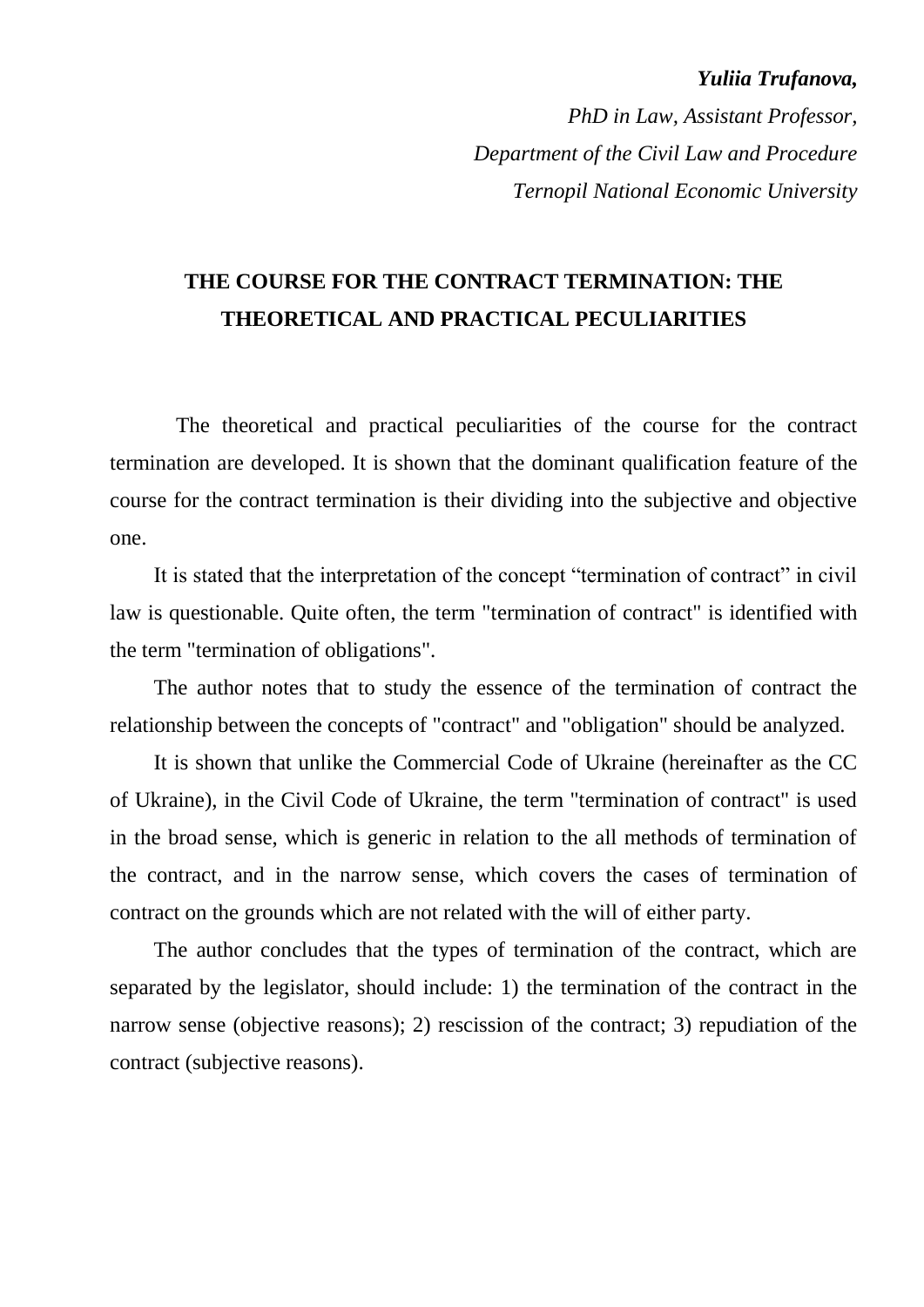# **4. CRIMINAL LAW AND CRIMINOLOGY. THE PENAL LAW. CRIMINAL PROCEDURE AND CRIMINALISTICS. FORENSIC EXAMINATION; OPERATIONAL ACTIVITIES. JUDICIARY. PROSECUTORS AND ADVOCACY**

#### *Oksana Vivchar,*

*Doctor of Economic Sciences, Professor of the Department of Economic Security and Financial Investigations Ternopil National Economic University*

# **THE INFLUENCE OF CRIME ACTIVITY ON ECONOMIC SECURITY OF ENTERPRISE STRUCTURES IN POST-CONFLICT CONDITIONS: IDENTIFICATION OF THREATS AND MECHANISMS OF ANTIACTION**

In today's post-conflict environment, one of the most important aspects of ensuring the sustainable functioning of business structures and the formation of positive results of its financial activities is the existence of an effective system of economic security that will provide protection against external and internal threats and counteraction to criminal activity.

On the basis of the conducted research, the structural and dynamic tendency of the main threats to the economic security of enterprises has been established and it is proved that criminal activity – the national structure of predicate crimes – is a fiscalcorrupt one. Approximately 40 % of predicate crimes are related to various ways of illegal / shadow redistribution of income of entrepreneurial structures, another 40 % of predicate crimes are associated with committing various kinds of corruption.

It is impossible to ignore the fact that the pragmatism of the system of economic security of business structures requires the right method of ensuring the security of enterprises. In this context, it is proposed to apply a model of calculation of general indicators of the level of production, financial and investment security of an enterprise, that is, to implement an integrated assessment, which in turn will be determined functionally, as a function of partial indicators.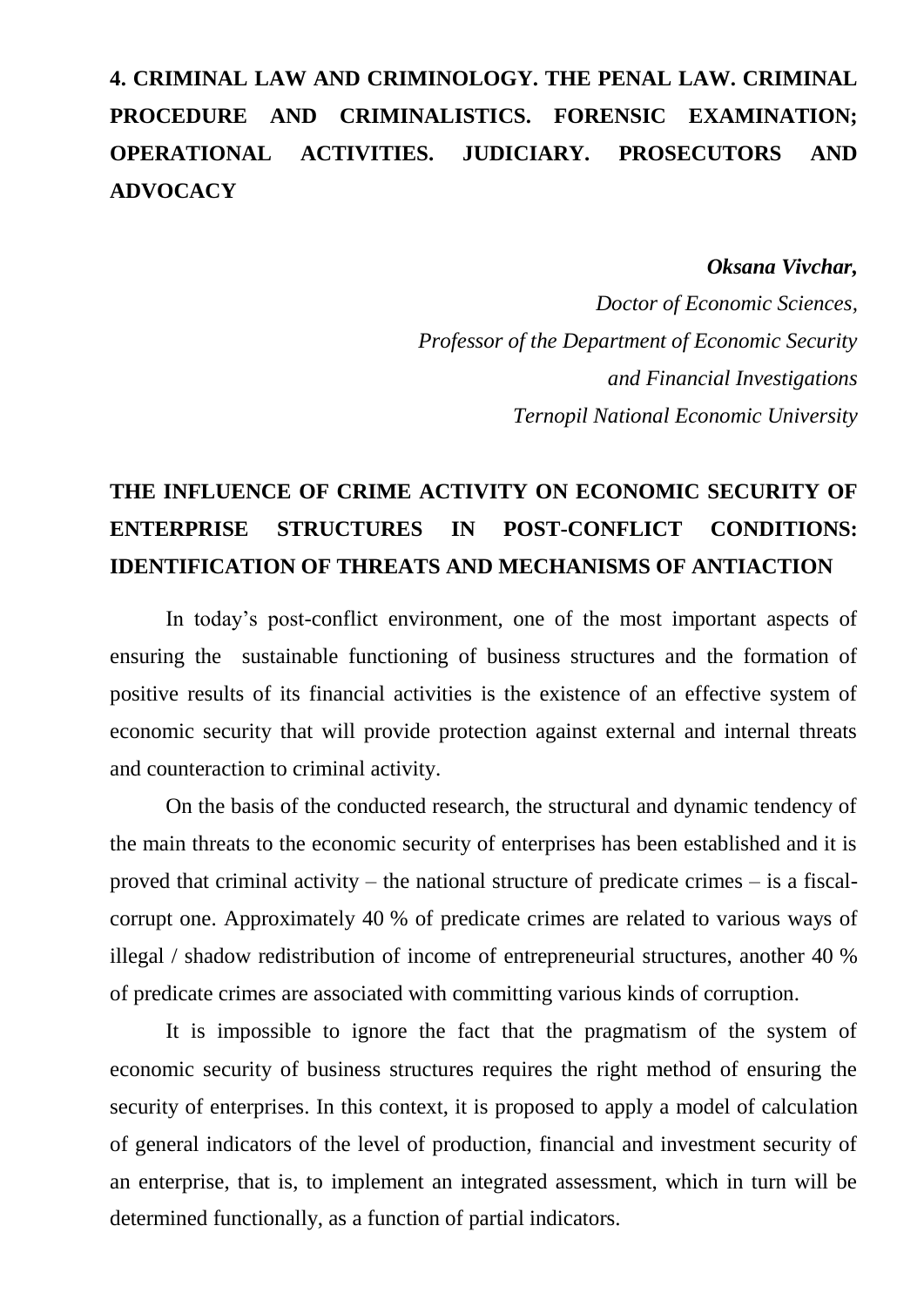Modern scientific researches point out that without the use of a multi-vector mechanism for combating crime by means of economic security of enterprises, it is impossible to find a way out of the crisis, to stabilize the economic situation, to create a profitable way of doing business.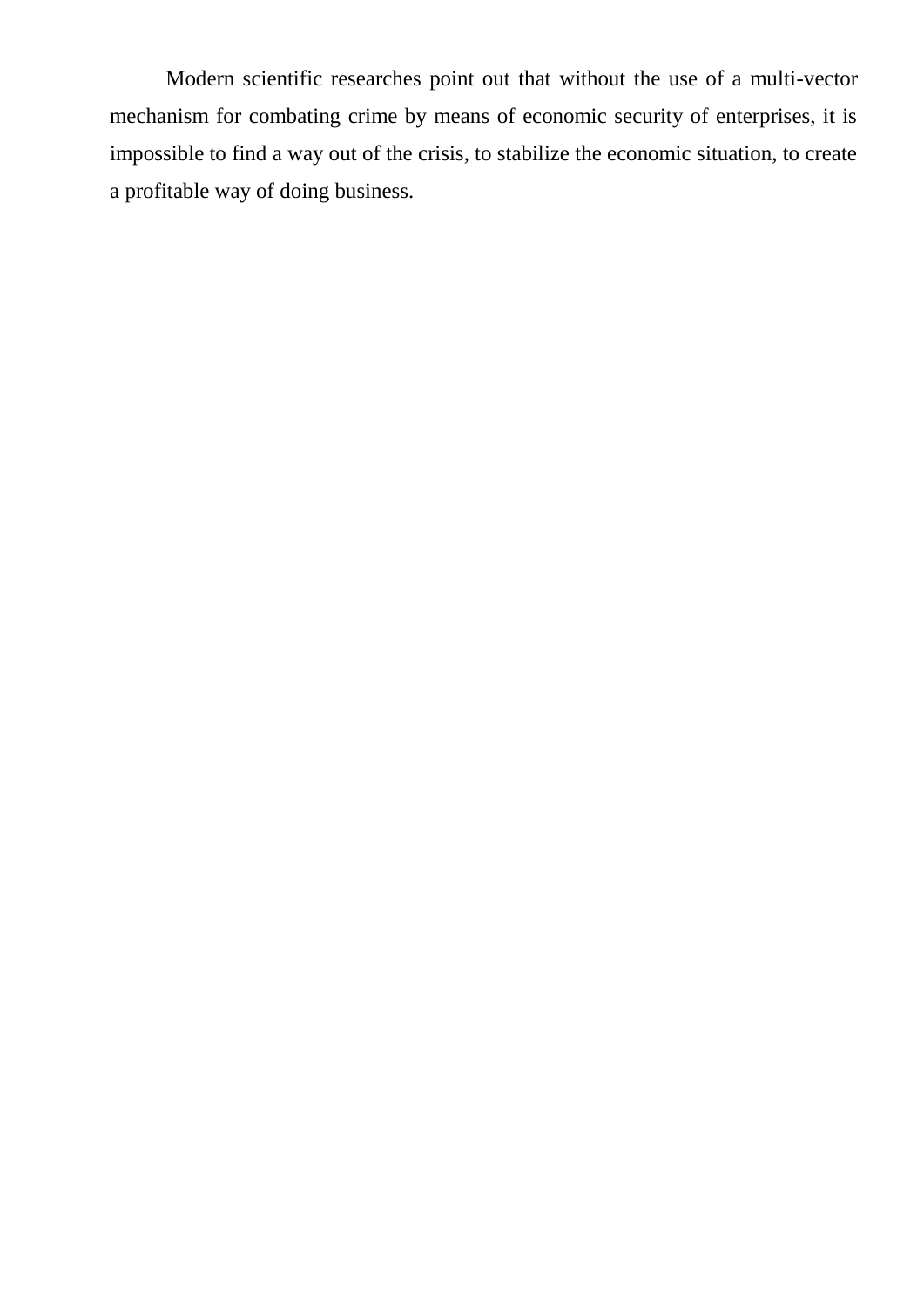### **PROSECUTION INFORMATION: REASONING FOR CONTENT, SPECIES AND LEGAL NATURE.**

In the article is provided the theoretical substantiation of the information provision of the prosecutor's offices of Ukraine by defining the legal nature, role and sources of information in the procedural and managerial activities. In the conclusions the author provides suggestions for improving prosecutor's law in the information sphere.

The article provides the theoretical substantiation of "prosecutorial information" as an element of information provision of the prosecutor's offices of the prosecutor's office of Ukraine by defining the legal nature, role, types of information in the prosecutor's procedural and managerial activities, as well as the particularities of the influence of information relations objects on the results of prosecutorial activities.

The factors of the influence of information processes, information technologies and production dynamics, information exchange on the functional activity of the prosecutor as a public figure in the information-legal state are distinguished: the results of activity are increasingly in the field of critique of the institutions of civil society; the potential of information interactions and communication of prosecutors from the media, individuals both within and outside the criminal process, including the scope of the fight against corruption, and the work on legal awareness of the population, has expanded; the need to develop an official policy to respond to misinformation about the activities of the prosecutor; the requirements for the quality of the information product created by the prosecutors in the criminal justice system and beyond; the requirements for information and analytical skills, knowledge and skills of the prosecutor have increased; the transparency and publicity threshold of the public prosecutor has increased in society; new information and legal powers, responsibilities and types of information activity of the prosecutor appeared.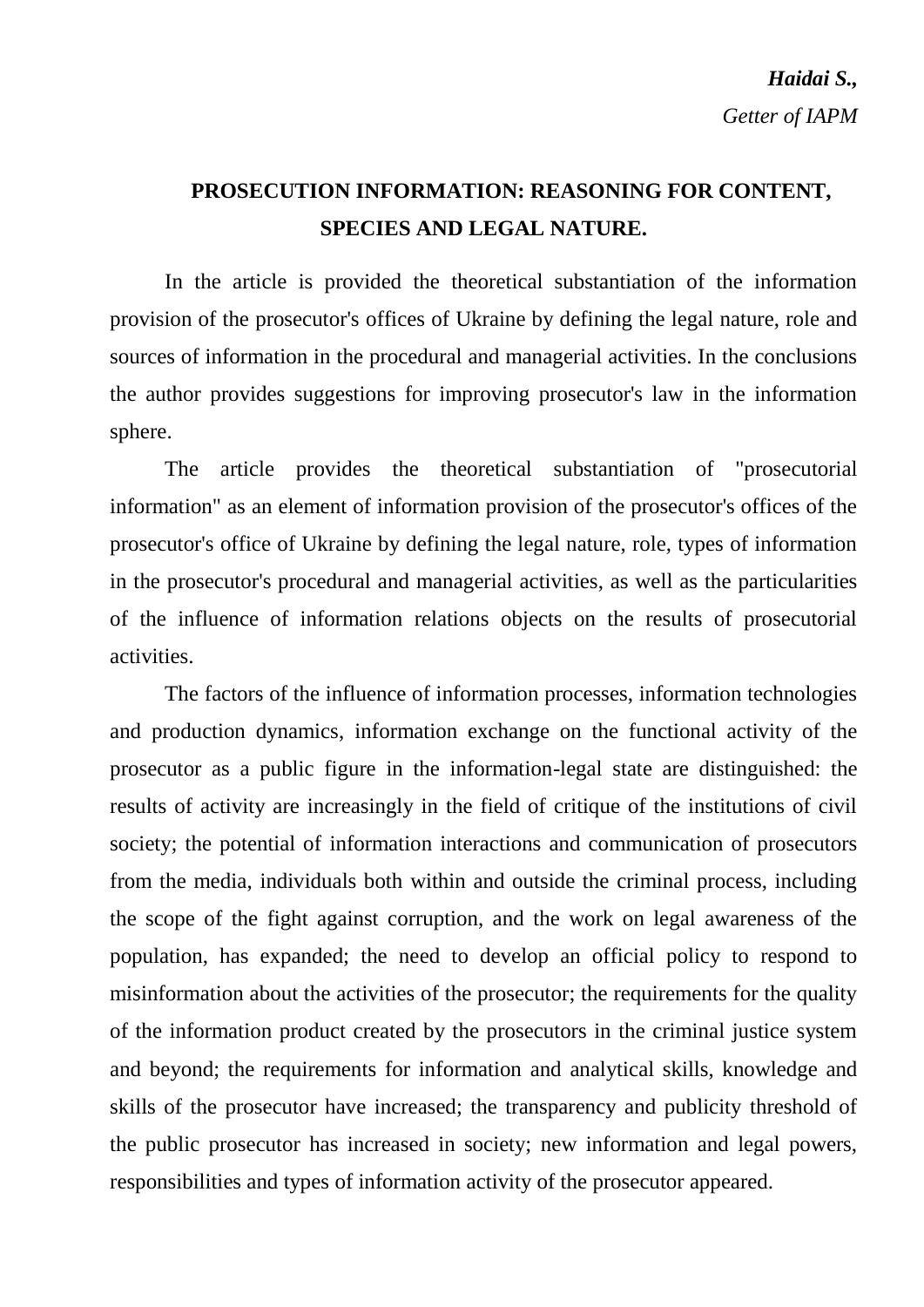# *Nashynets-Naumova A., deputy dean of the Faculty of Law and International Relations of Borys Grinchenko Kyiv University*

### **ON THE ISSUE OF THE FIGHT AGAINST CYBER ESPIONAGE: THE STUDY AND UNDERSTANDING**

Speaking about the legal regulation of activity in the Ukrainian segment of the global information and telecommunication network "Internet", many years of weak legal regime arose Wednesday with a very low legal culture and many manifestations of the regime of irresponsibility. With the development of information technology developed tools for espionage using both specialized devices and software. Unlike classical methods of intelligence and espionage, new technologies have made significant adjustments to them. At present, it is sometimes impossible to establish who exactly developed one or another high-tech intelligence software. Developers of such specialized software can be both private individuals and enterprises of various forms of ownership, with different sources of funding. Often, software developers are not the ones who use it to cyber-spyware. In contrast to the general view that objects of attack in cybersphere are international, interstate, state bodies, organizations and institutions, in fact objects are often found commercial companies and enterprises. However, for some reason, due regard is not given to these circumstances, especially if it was not due to the theft of state secrets. Cyberspiggers often have the purpose of stealing a whole array of information, since such actions allow you to obtain a large amount of personal data and / or commercially relevant information. The purpose of these actions can be to change or delete certain information, which allows to eliminate the compromising information, create a positive (negative) story or, for example, create certain conditions for another wrongful act.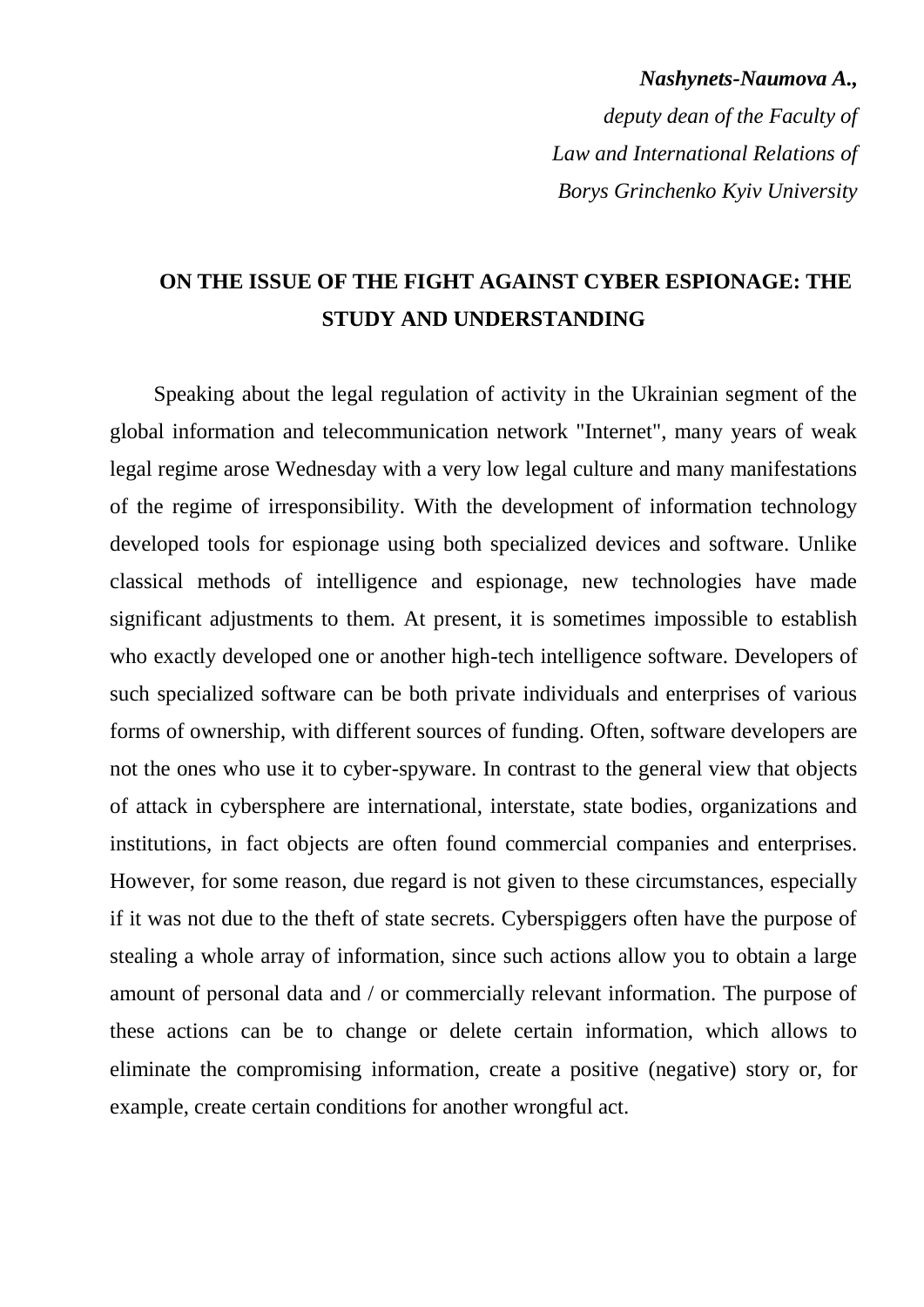#### *Petr Malanchuk,*

*Сandidate of Juridical Sciences, Associate Professor of the Department of Criminal Law Disciplines and Legal Proceedings of Sumy State University*

### **INTRODUCTION OF ELECTRONIC LEGAL PROCEEDINGS IN CRIMINAL PROCEEDINGS**

The article analyzes the introduction of electronic legal proceedings in the criminal process in Ukraine. The problems and prospects of electronic justice as one of the forms of electronic management are determined. A review of the state of scientific development of the problem, European standards and foreign experience on this issue is made. The eagerness of the extrajudicial proceedings in Ukraine in the near future is a natural investigation.

The e-system of the court system has a number of key points: the integrity of the informing of lawyers; ecology of the work of the co-defendants of the courts; The eco-technology is printed on the printers of the workshop.

The supervisory authority of the newly established economists reports the importance of the implementation of a mechanism for the exchange of e-mail documents between courts and registrants of a judicial operation.

The original reports of the use of the system of extrajudicial proceedings in the Crimean enterprise in Ukraine are absence of one unified informational program for communicating the participants of the work and a block of money.

The use of innovations in the criminological activity is an objective part of the work, and the same goes for further research on the basis of research.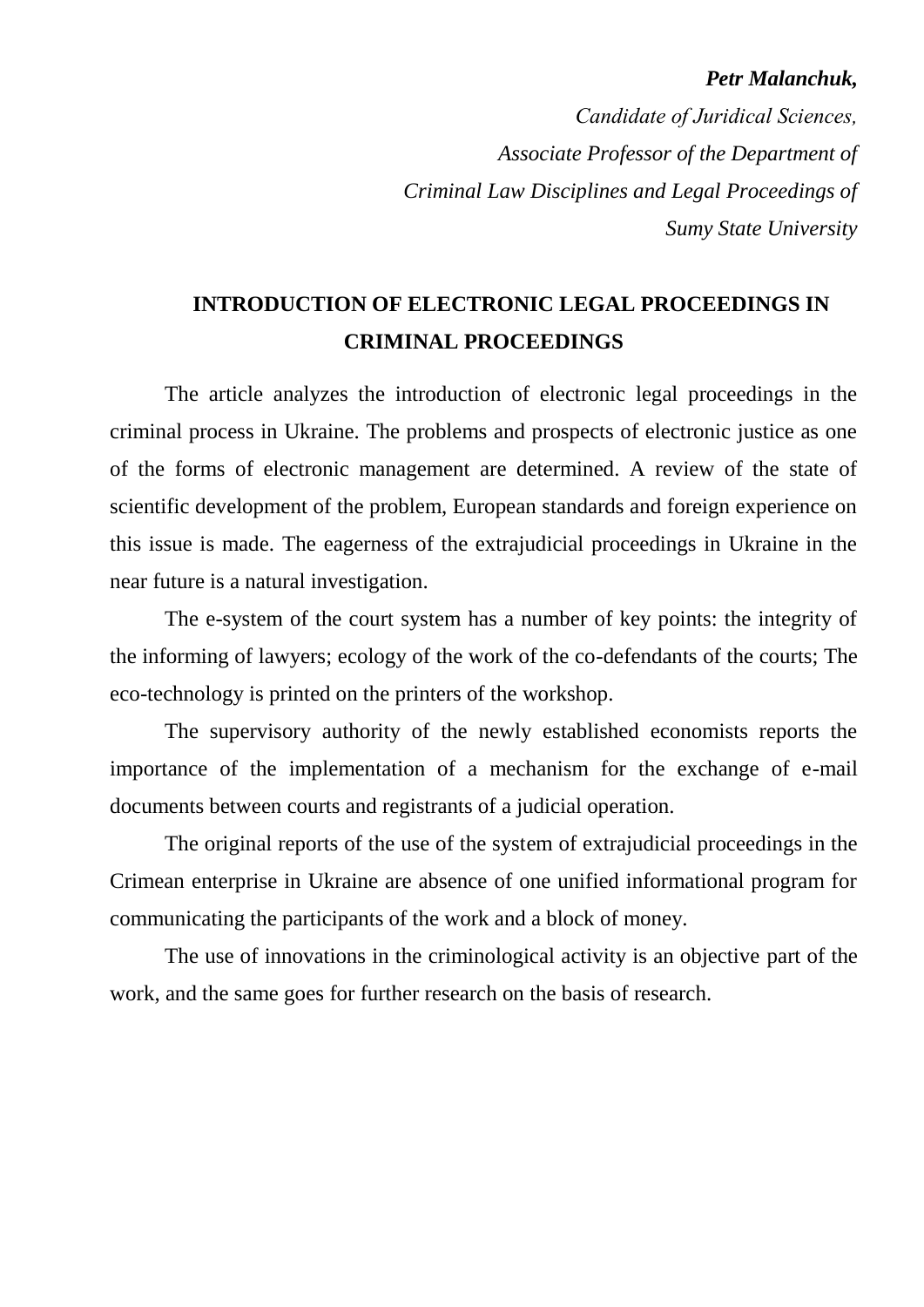### *Oliynychuk Roman Petrovych, PhD in Law, Associate Professor*

# **DIFFERENCES BETWEEN GROUP BREACH OF PUBLIC ORDER AND VIOLATION OF THE ORDER OF ORGANIZING AND CONDUCTING MEETINGS, RALLIES, STREET PROCESSIONS AND DEMONSTRATIONS**

The article deals with the group breach of public order and violation of the order of organization and holding of meetings, rallies, street marches and demonstrations. The views of scholars on the legal categories concerning the delimitation of these offenses are analyzed. The scientific positions on the differences between the violation of the order of organization and holding of meetings, rallies, street marches and demonstrations and group breach of public order are highlighted. The author's conclusion about the difference of the syllables of investigated violations is made.

The results of the study include an analysis of current criminal law and the views of scholars on the legal categories concerning the delimitation of group violations of public order in violation of the order of organizing and holding meetings, rallies, street marches and demonstrations, and substantiating their own conclusion about the difference between the investigated offenses.

In accordance with the author's position, the differences are distinguished, which should distinguish between group violations of public order and violation of the order of organization and holding of meetings, rallies, street marches and demonstrations.

The article concludes about the difference in the composition of offenses, which are stipulated in Art. 293 of the Criminal Code of Ukraine and Art. 185-1 KUpAP according to the following criteria: 1) according to the generic object of offenses; 2) on the basis of the objective side (by the nature of typical criminal acts, the presence (absence) of causation, the consequences, place and circumstances of the commission of the offense); 3) on the construction of offenses (according to Article 293 of the Criminal Code of Ukraine - material, and under item 185-1 KUpAP -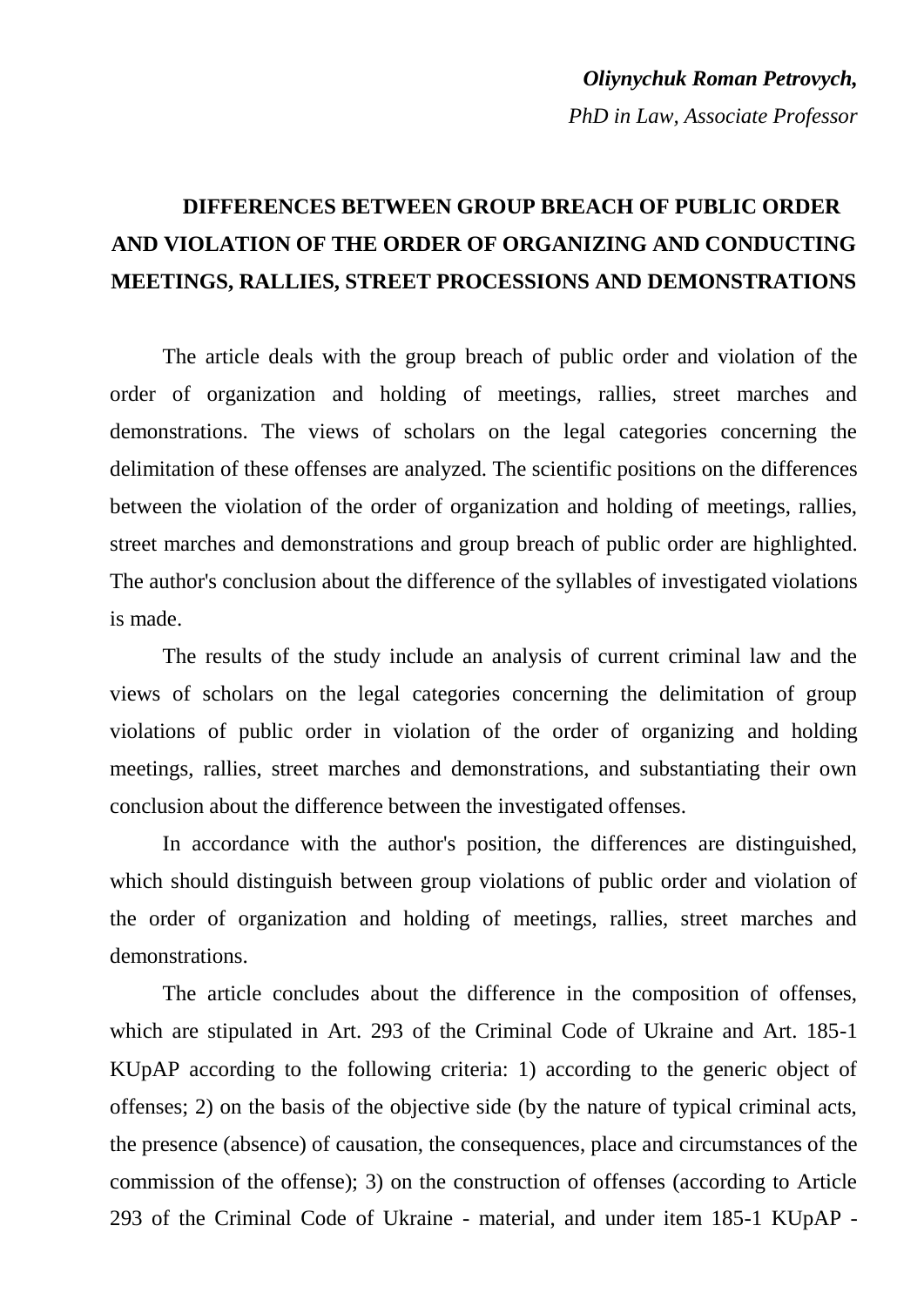formal); 4) by the number of participants (in the case of group violations of a public order of action committed by a group of persons, and with the specified administrative offense - actions can be committed both individually and group of persons).

The scientific novelty of the article is to substantiate the differences according to which the group violations of public order should be distinguished from the violation of the order of organization and holding of meetings, rallies, street marches and demonstrations.

The practical importance of the study is that comparative legal analysis on the delimitation of group violations of public order and breach of organizing and holding meetings, rallies, marches and demonstrations can be used in practice to correct classification of offenses.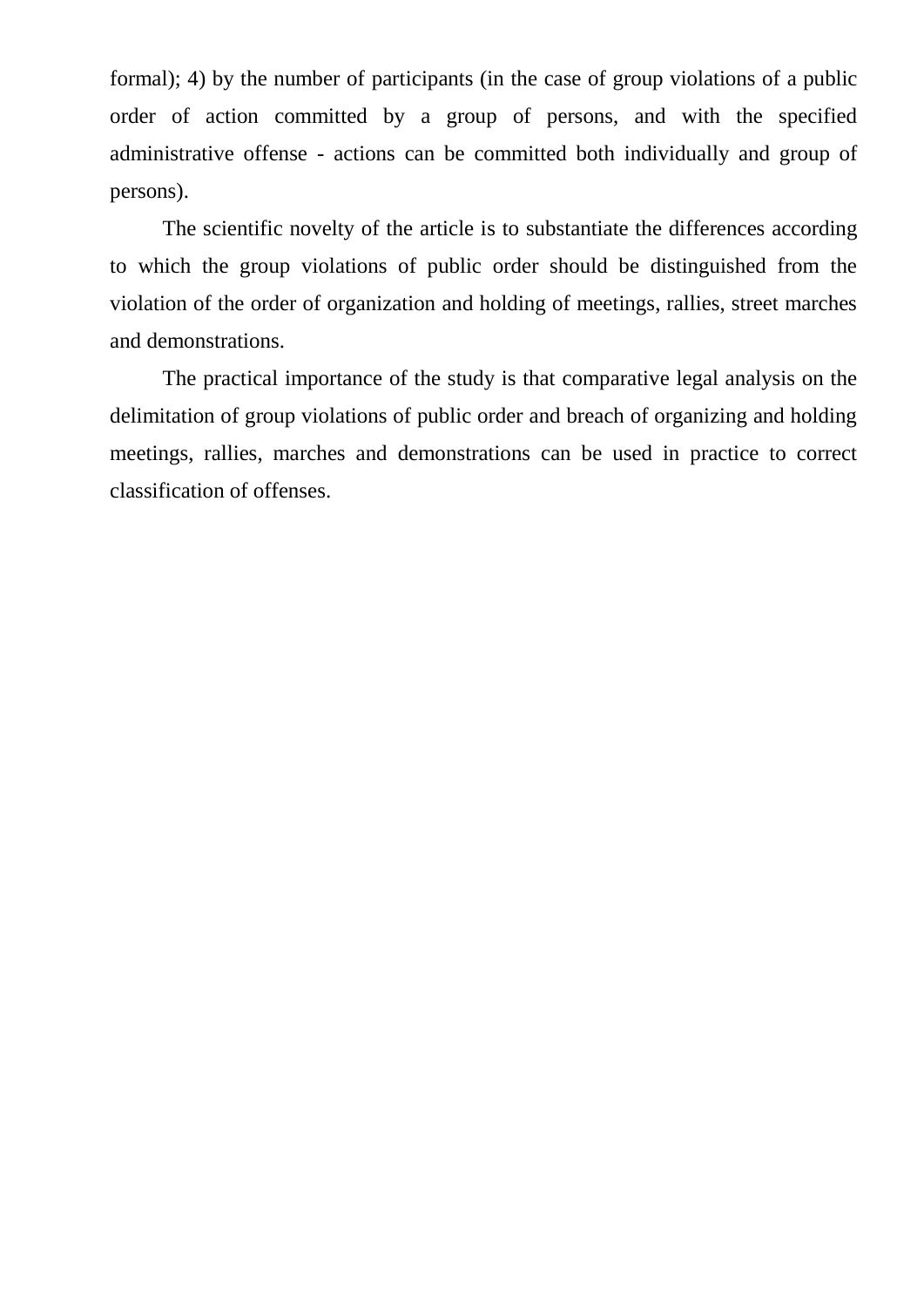#### *Yu. Pylyukov,*

*Сandidate of Juridical Sciences, Associate professor of the Department criminal law and process Law Faculty of TNEU*

### **FAKE BUSINESS IN UKRAINE. CONCEPT, CONNECTION WITH OTHER CRIMES IN THE FIELD OF ECONOMY**

Fake entrepreneurship, as an independent crime, is at the same time a peculiar means of committing a whole series of other criminal offenses in the field of economics.

The study of the state of scientific development shows that this problem has not been fully explored, many aspects are debatable and require a thorough analysis and solution.

The purpose of the study is to analyze the causes of economic crime in Ukraine, to define the concept of "fictitious enterprise" and "fake entrepreneurship", to justify their connection with other crimes in the field of economics.

The main causes of the emergence and existence of economic crime in Ukraine are: the imperfection of the legislation regulating economic activity, high level of corruption, bonded tax payment conditions, the control of corrupt persons of the main national economic branches, the low professional level of law enforcement officials in revealing, documenting, investigating and preventing it crimes

Under the fictitious enterprise should be understood: a business entity that is registered in violation of the established procedure (legal norms) of registration in state bodies, whose constituent documents do not comply with the current legislation, or for carrying out activities that are contrary to the law or constituent documents, or in violation of the order tax accounting and the timing of submission of tax returns and financial statements, or in violation of the deadlines for submission of information to state authorities on the change of name, organizational form, form in beauty and location.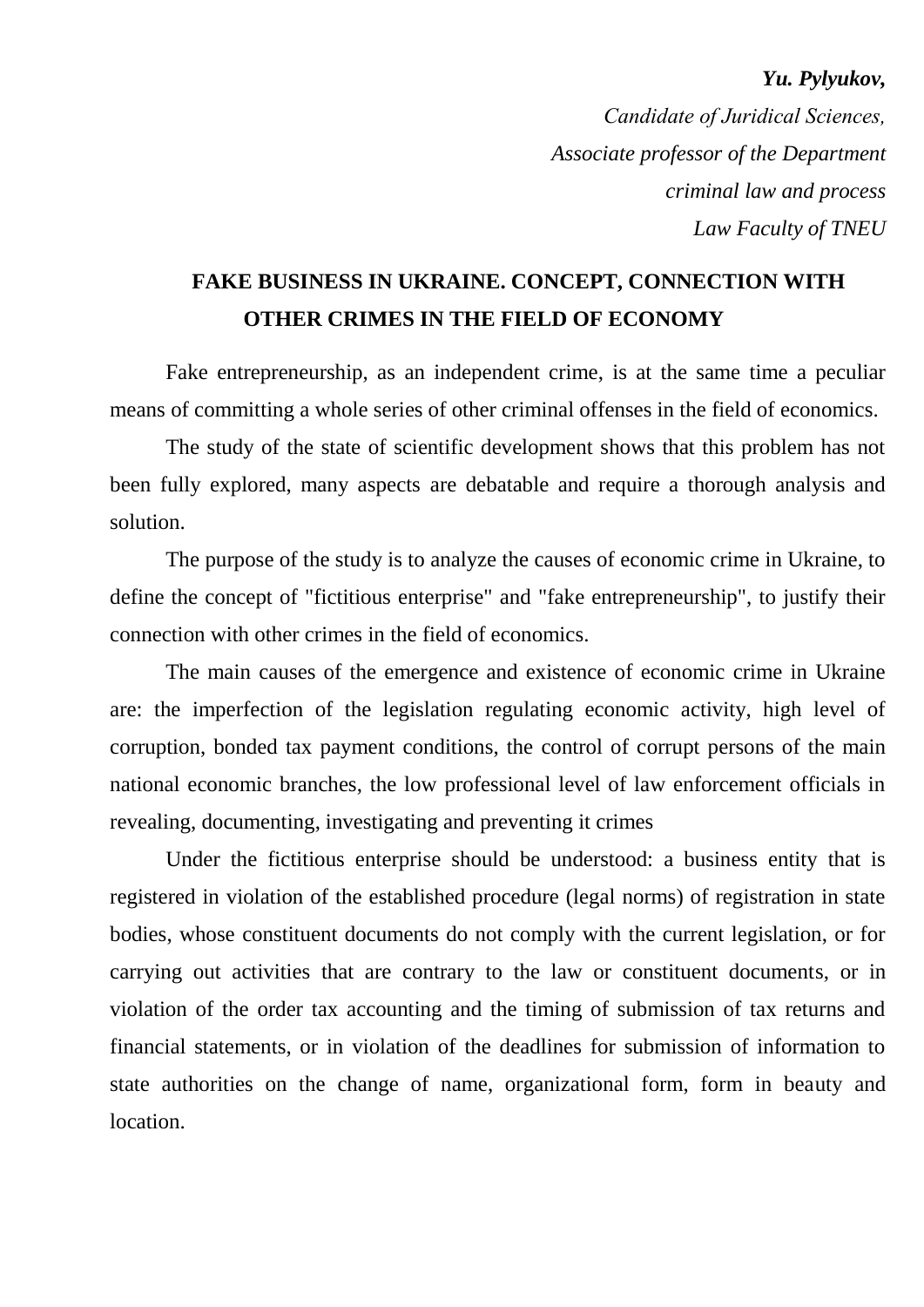Business entities with signs of fictitious can be categorized according to: purpose, ways of creating an enterprise registration for different persons, for the intended purpose (main and auxiliary or "buffer").

Fictitious entrepreneurship can be defined as: illegal commercial economic activity carried out on behalf of business entities of different types and forms with signs of fictitious, individuals-entrepreneurs or officials of economic entities, for the purpose of taking possession of inventories or obtaining other uncontrolled profits

The feature of fictitious business is that, in combination with other ecological crimes, it is considered in two forms: - as ancillary and as the main crime. At the same time, related crimes can be detected.

Conclusions the main preconditions for economic crime in Ukraine should be considered imperfection of the legislation regulating economic activity, high level of corruption, slavish conditions of payment of taxes, control of corrupted persons of the main national economic branches, low professional level of law enforcement officers in revealing, documenting, investigating and preventing these crimes.

In order to more effectively counteract the illegal activities of fictitious enterprises, it is necessary to fully understand the classification of these enterprises, the structure, methods of formation or acquisition, functions and tasks, to have knowledge of the financial schemes in which these enterprises are involved in order to cover illegal activities or activities that there is a ban. The given classification of crimes, will allow orientation of the subjects of investigation on the methods of their commission, motives and participants of illegal activities.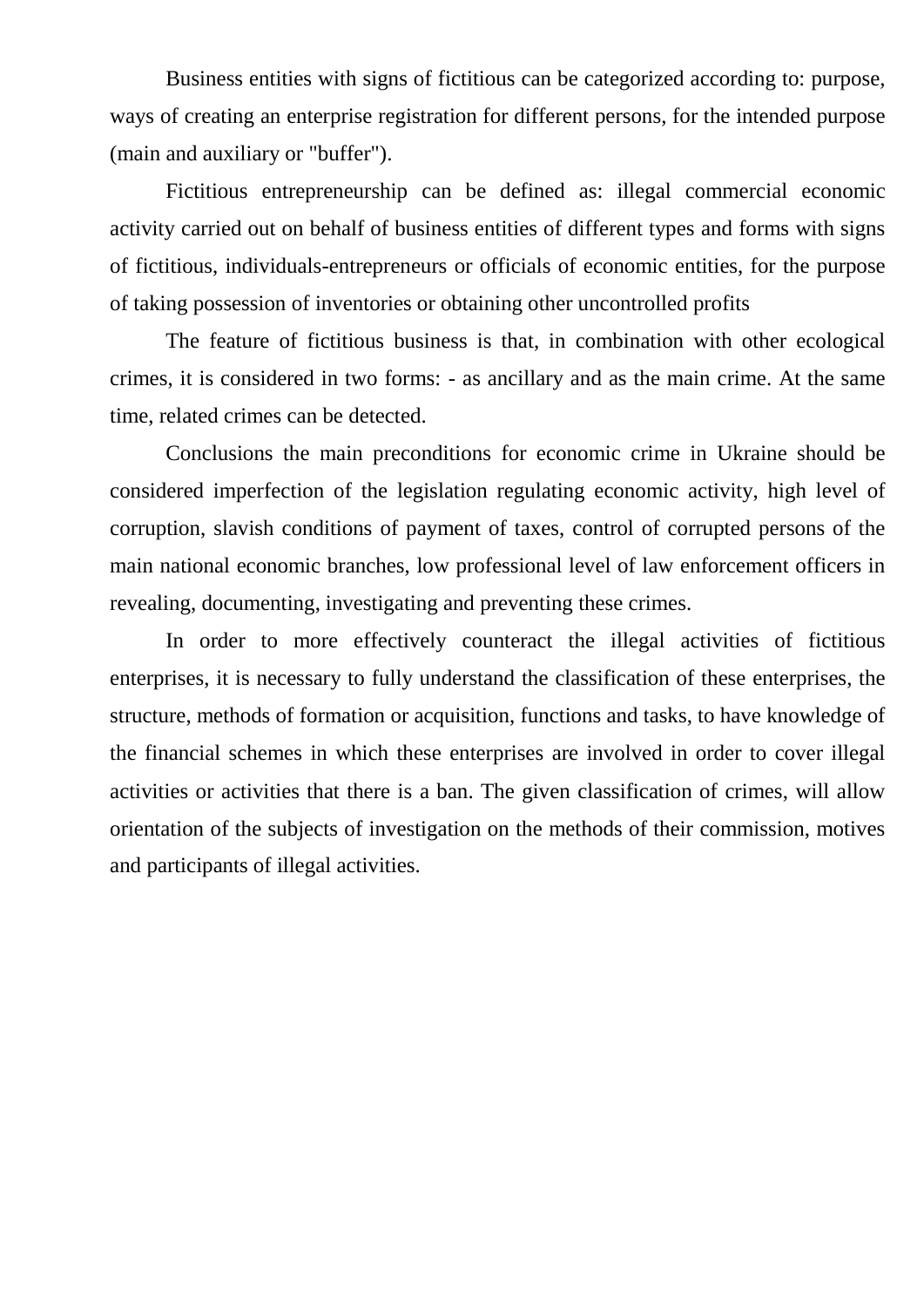*L. Polunina,*

*Senior lecturer University of SFS of Ukraine*

# **DETERMINING VERSIONS AND PLANNING AT THE INITIAL STAGE OF INVESTIGATING INDEPENDENT COLLECTION WITH THE AIM OF USE OR USE OF INFORMATION PROVIDED BY COMMERCIAL OR BANKING SECRET**

The article summarizes the forensic recommendations on the commencement of criminal proceedings, its planning, the introduction of versions of the illegal collection and disclosure of commercial or banking secrecy.

A deliberate disclosure of commercial or banking secrecy without the consent of its owner by a person to whom this secret is known in connection with professional or official activity, if it is committed against mercenary or other personal reasons and caused substantial harm to a business entity is a criminal act, for which article 232 of the Criminal Code of Ukraine provides for liability.

Some problems of the initial stage of the investigation of disclosure of commercial or banking secrecy have already been the subject of consideration by scientists. However, the issue of commencement of criminal proceedings, its planning, the introduction of versions of the illegal collection and disclosure of commercial or banking secrecy, were considered superficially, sometimes with the use of criminal procedural legislation, which has now expired, or legislation of foreign countries.

The work connected with the promotion of the versions, planning of the investigation, conducting of the primary investigative actions and operative-search measures does not remove from the organizational duties of the investigator. They consist of a rational division of duties during the investigation of a crime, ensuring the coordination (coordination) of the actions of the authorities and persons involved in the investigation, the proper regulation of such an investigation, the effective use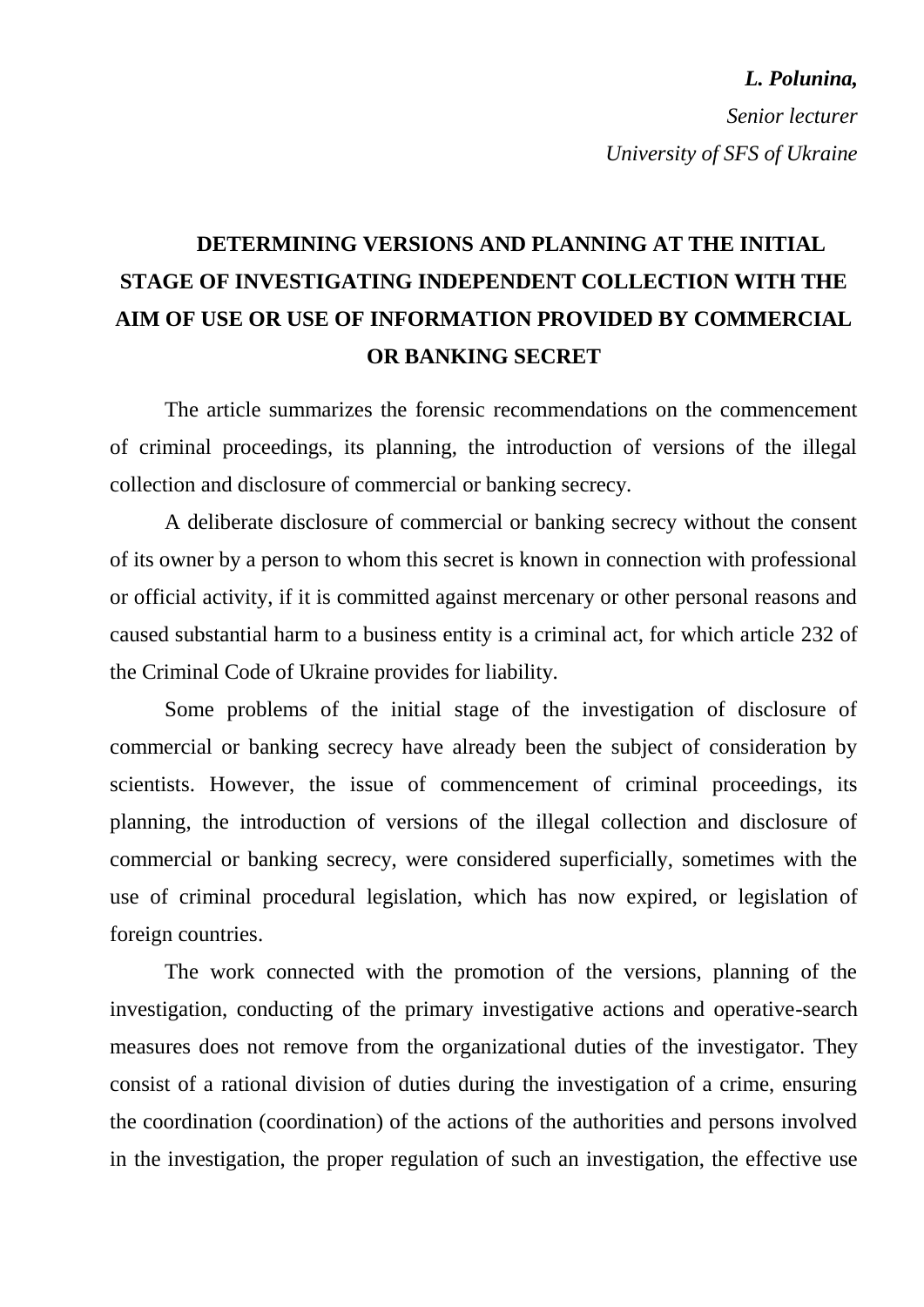of techniques and means that facilitate the achievement of the purpose of the investigation.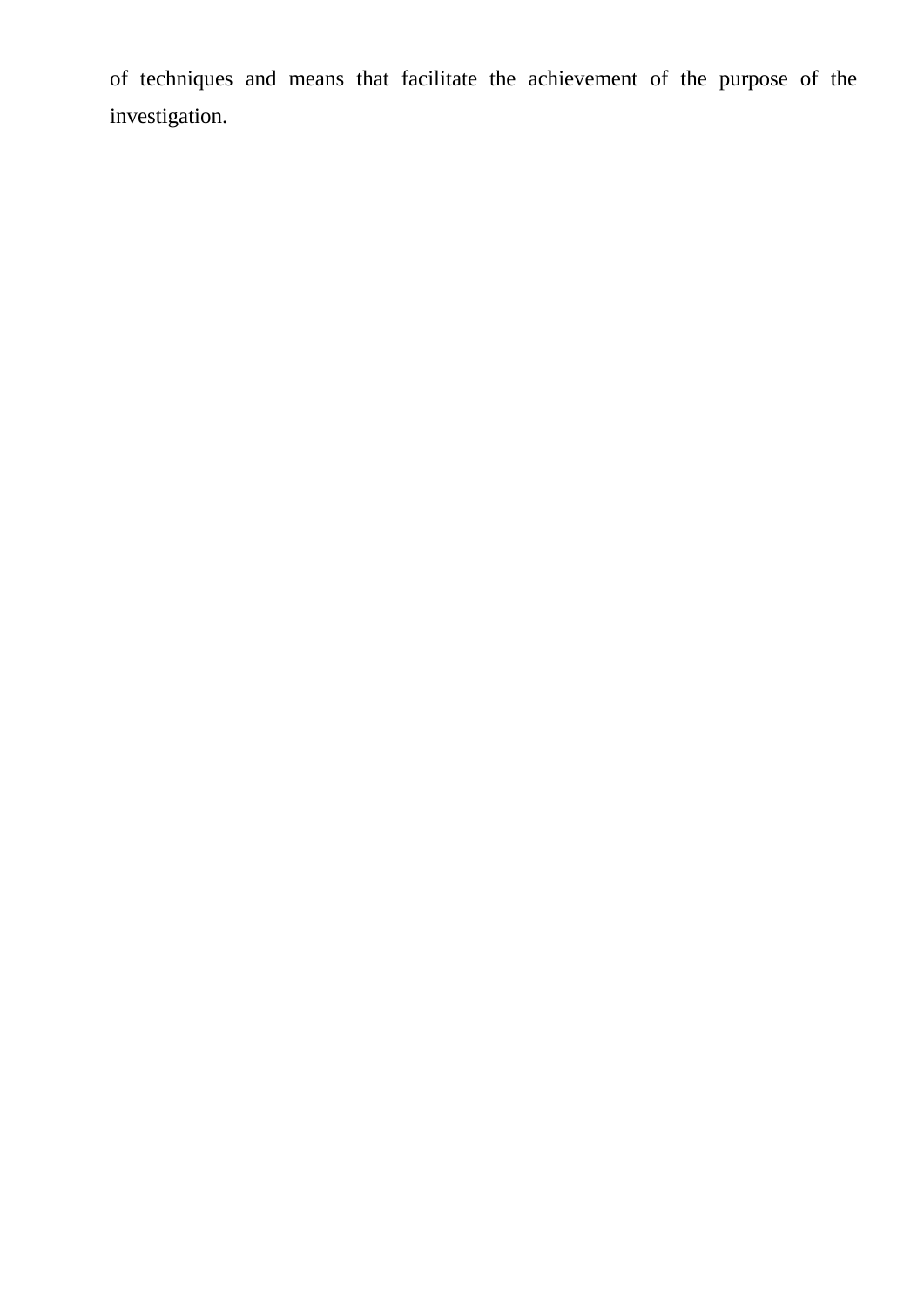*B.V. Prokopiv, Senior Lecturer of the Department of criminal law and process Faculty of Law Ternopil National Economic University*

#### **THE STATE AND WAYS OF IMPROVING THE IMPLEMENTATION OF ANTI-CORRUPTION POLICY OF UKRAINE**

The conceptual foundations of the national anti-corruption policy of Ukraine are analyzed. The process of formation and development of national anti-corruption policy is characterized. It is noted that the levels of implementation of the national anti-corruption policy include three integrated blocks in the system of public administration. The first unit includes the activities of the public administration bodies of the general direction, within which anticorruption policy is one of many and, at the same time, not the main direction of activity at the national and regional levels. The second block includes public administration bodies of special competence, within the scope of which the implementation of national anti-corruption policy is one of the main functions. The third unit belongs to the activities of public administration bodies of special competence, within which the regional level authorities (in case of creation) operate on the principle of deconcentration and in fact we can state the exclusive role of the state bodies.

The criteria for evaluating the effectiveness of anticorruption policy are studied. It is determined that the effectiveness of the national policy of prevention and counteraction of corruption in Ukraine, apart from the availability of appropriate political will, requires proper legislative support, the formation of an effective system of state bodies, ensuring proper coordination of anti-corruption policies, preventive measures for the prevention of corruption and overcoming them.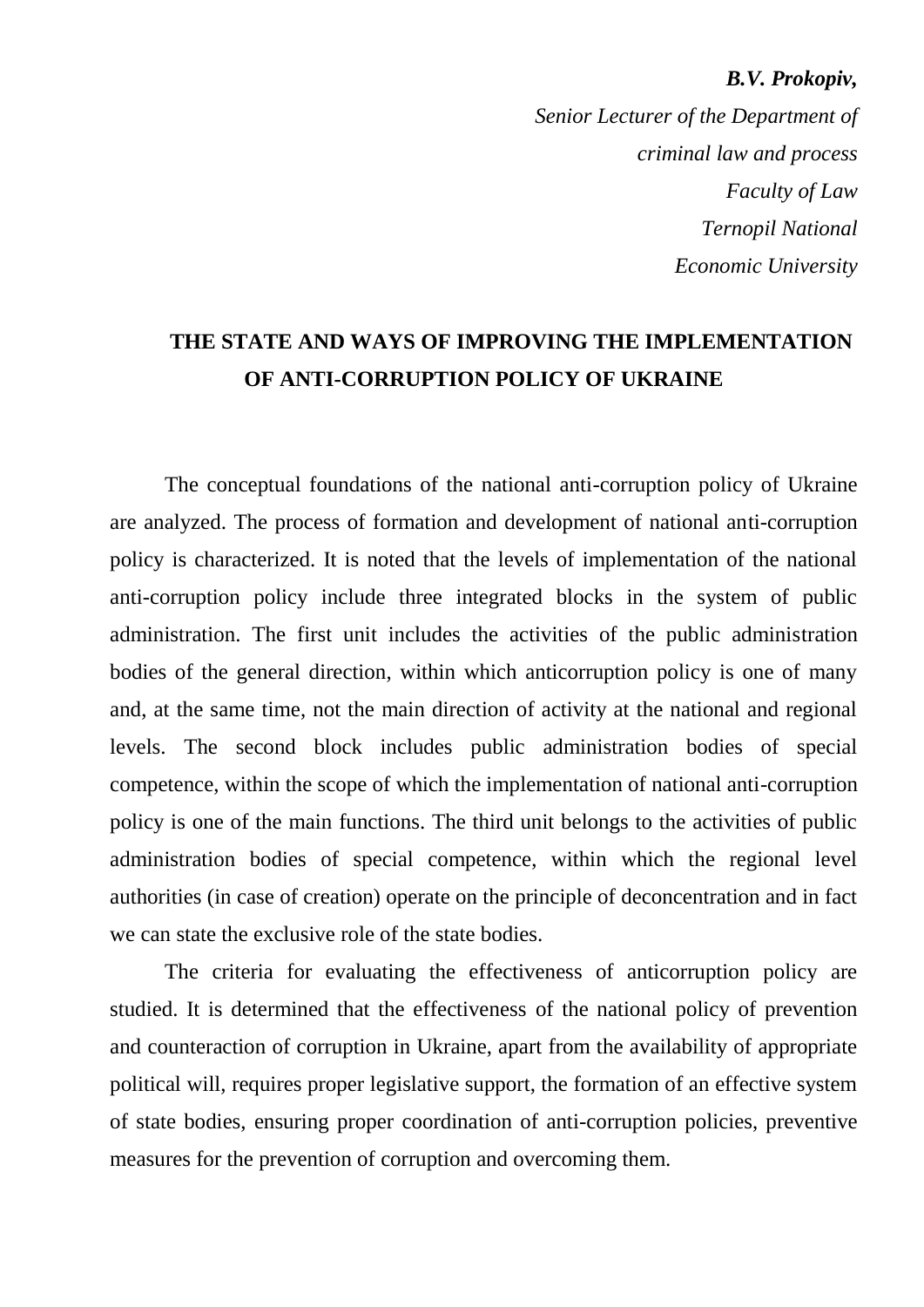It is emphasized that priority measures for the formation and implementation of anti-corruption policy of Ukraine for the following years are: to improve the legal regulation of issues of prevention and counteraction to corruption, the formation of intolerant attitude towards corruption in society in all spheres of public life and in the private sector, strengthening of institutional capacity of state bodies which powers are directed to overcome corruption, as well as the introduction of legal anti-corruption education.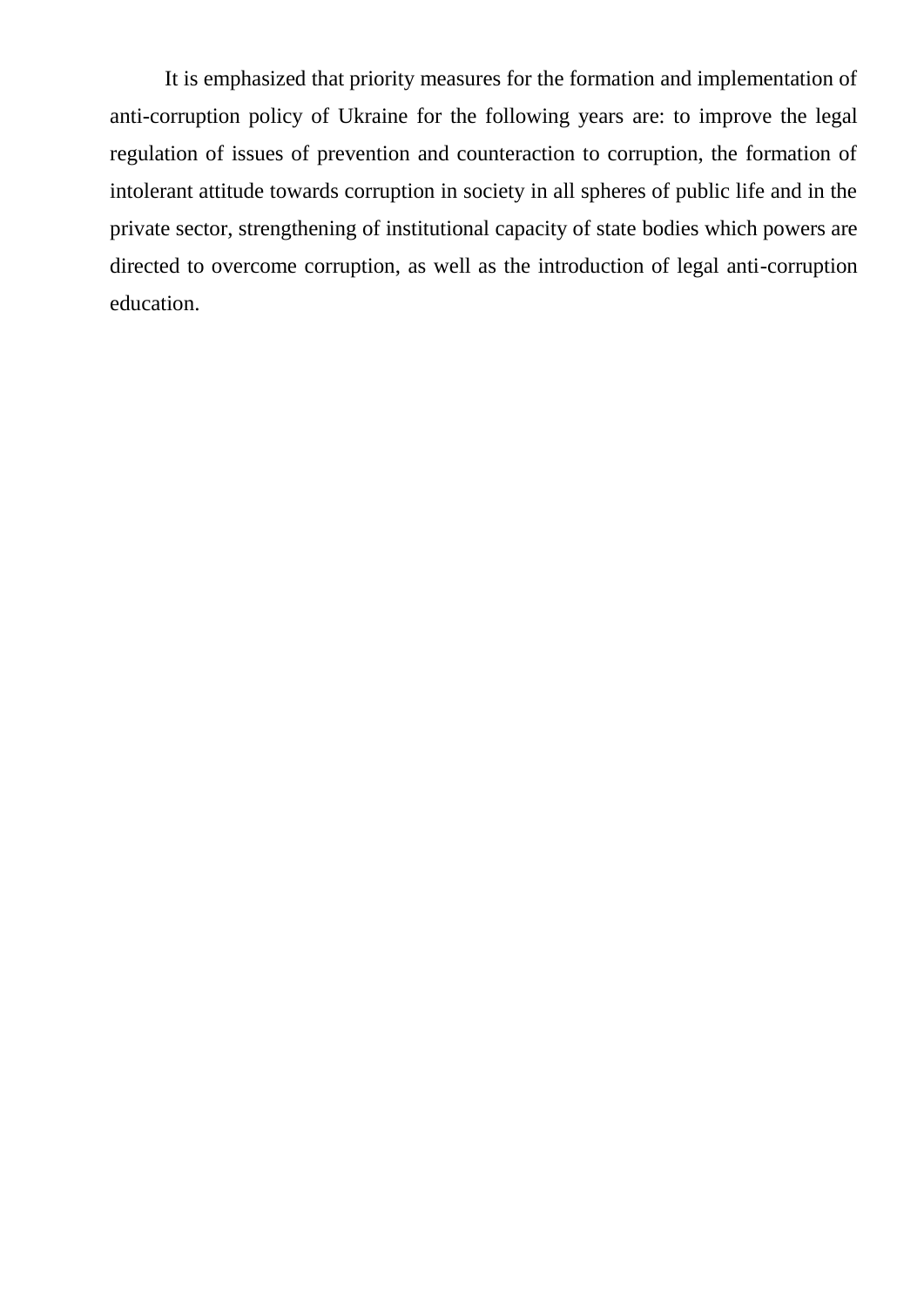#### *O. Frolov,*

*Head of the training laboratory, University of SFS of Ukraine*

### **SUBJECTIVE SEARCH ELEMENTS IN THE FORM OF A SPECIAL OPERATION (GENERAL CHARACTERISTICS)**

The purpose of the article is to reveal the concept, concept, content, main features and subjective elements of the search in the form of a special operation. Particular attention is paid to the persons who take part in the implementation of such measures, the concept "subjects of the search" is analyzed and formed, their classification, specifics and general characteristics are presented.

The author's definition of the search in the form of a special operation and the differentiation of its subjective elements is proposed.

A search in the form of a special operation is defined as a new organizational form of conducting an investigative (search) action, which is already widely used in practice, and is compulsory study of premises (structures) having a large area (or) divided into many rooms (compartments), large areas of the area, as well as large vehicles with a large number of subjects for the purpose of finding and extracting the plurality of concealed evidence of a crime, objects and values acquired by criminal means, and which subject to confiscation, search of persons and corpses, carried out in conditions of overcoming the counteraction to the investigation and the threat of such a counteraction.

It is noted that the most appropriate term for determining the persons who take part in the search in the form of a special operation is the "subjects of the search".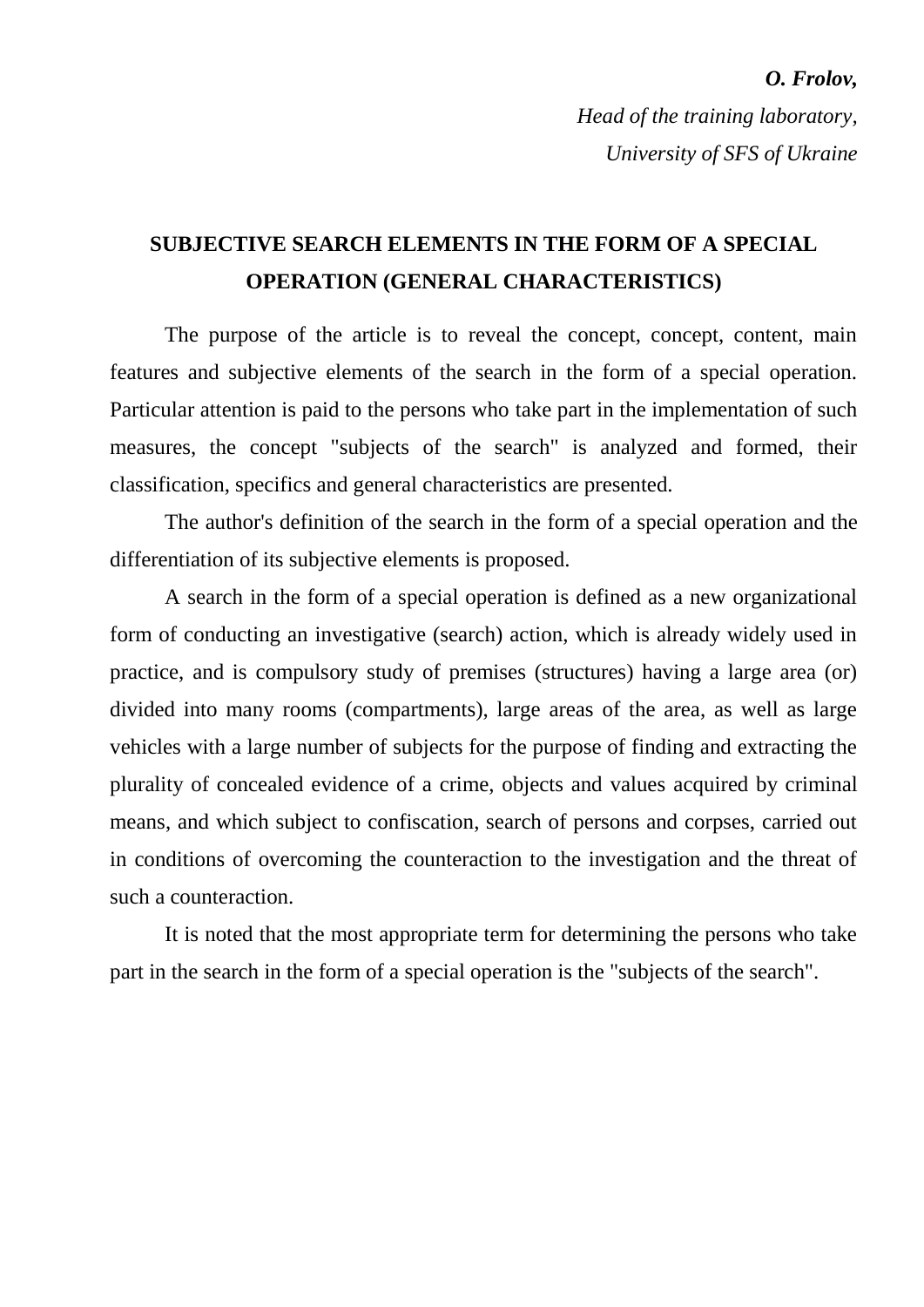*Shramko О.М., Head of Ternopil Scientific – Research Expert- Criminals Center of the Ministry of Internal Affairs of Ukraine* 

### **POSSIBILITIES OF FORENSIC-ECONOMIC EXPERTISE ON INVESTIGATION OF CERTAIN CORRUPTION CRIMES**

The article reviews and presents the possibilities of forensic economic expertise and raises the necessity of their appointment in the process of investigation of individual corruption crimes.

The urgency of the article is stipulated by the use of forensic economic expertise on issues arising during the investigation of economic crimes pertaining to the category of corruption. Forensic expertise is one of the most skilled and effective forms of using special knowledge in the investigation of crimes in this area.

The purpose of the article is to study the possibilities of forensic economic expertise during the investigation of corruption crimes.

The normative-legal provision for combating corruption is determined. The list of corruption crimes in the event of their commission of abuse of official position and provided for by the relevant articles of the Criminal Code of Ukraine is given. Corruption crimes are also noted that usually require the appointment of forensic economic expertise: appropriation, theft or possession of property by abuse of office (Article 191), misuse of budget funds, budget expenditures, or loans from the budget without established budget, appointments or their excess (Article 210), abuse of power or official position (Article 364) and some others.

Effective investigation of economic offenses requires the use of special knowledge. The current Criminal Procedure Code of Ukraine defines the following forms for the use of special knowledge, such as the appointment of an examination